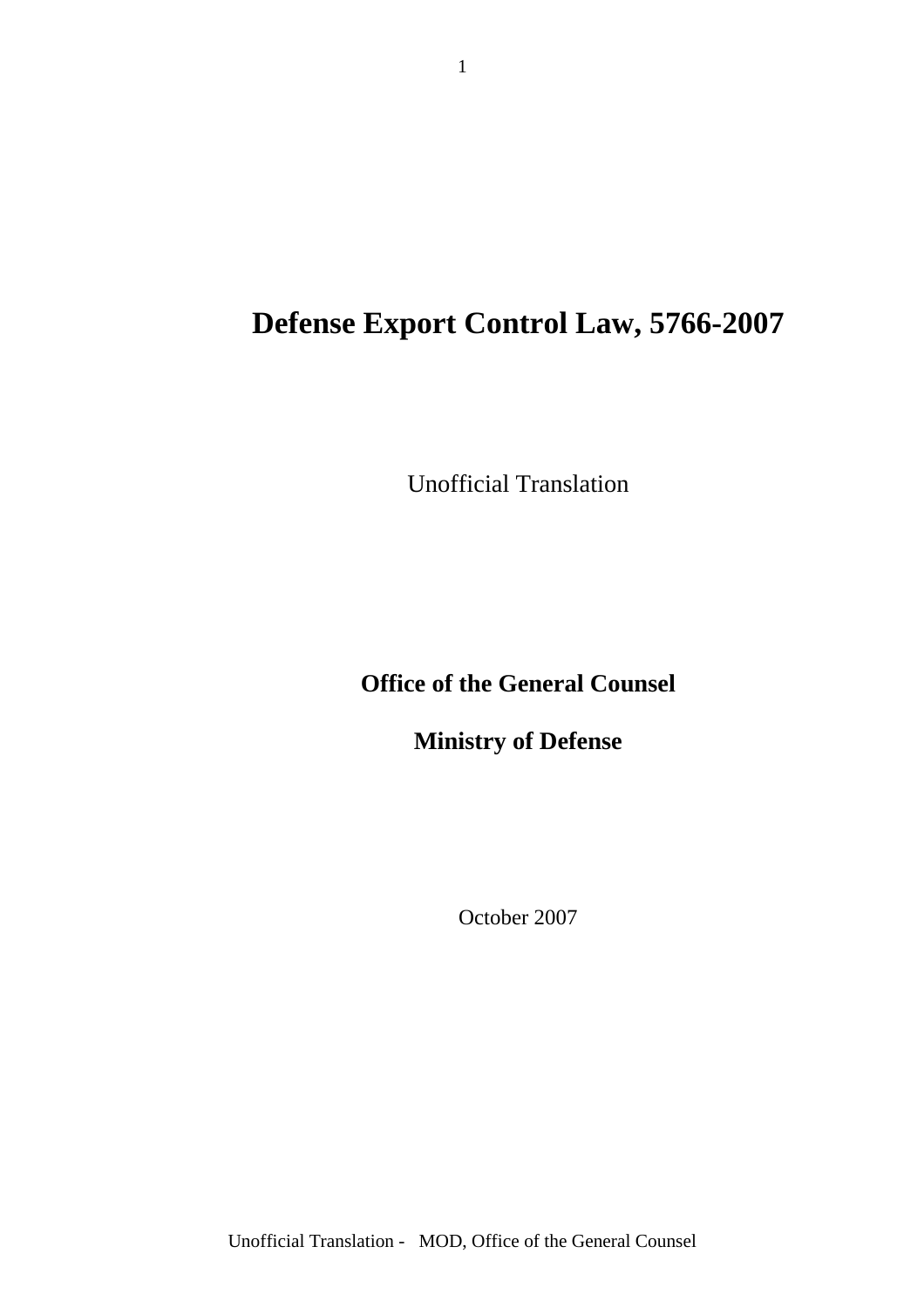# UNOFFICIAL TRANSLATION (October 29<sup>th</sup>, 2007)

# **Defense Export Control Law, 5766-2007**

# **Chapter A: Objective**

**Objective** 1. The objective of this law is to regulate state control of the export of defense equipment, the transfer of defense know-how and the provision of defense services, for reasons of national security considerations, foreign relations considerations, international obligations and other vital interests of the State.

# **Chapter B: Definitions**

**Definitions** 2. In this law –

| "Defense export<br>control division" | The defense export control<br>division at the ministry of<br>defense;                                                                                                                |
|--------------------------------------|--------------------------------------------------------------------------------------------------------------------------------------------------------------------------------------|
| "Israeli citizen"                    | as implied in the Law of<br>Citizenship, 5712 - 1952;                                                                                                                                |
| "Means of control"                   | In a corporation - each one of the<br>following -                                                                                                                                    |
|                                      | $(1)$ The right to vote at a general<br>assembly of a company or<br>analogous entity of another<br>corporation;                                                                      |
|                                      | (2) The right or the capacity to<br>appoint, alone or with another<br>entity, a Director or Director<br>General, and similar officers<br>in a corporation which is not<br>a company; |
|                                      | (3) The right to hold a share<br>granting the rights specified<br>in paragraphs $(1)$ or $(2)$ or a<br>similar right in a corporation<br>which is not a company;                     |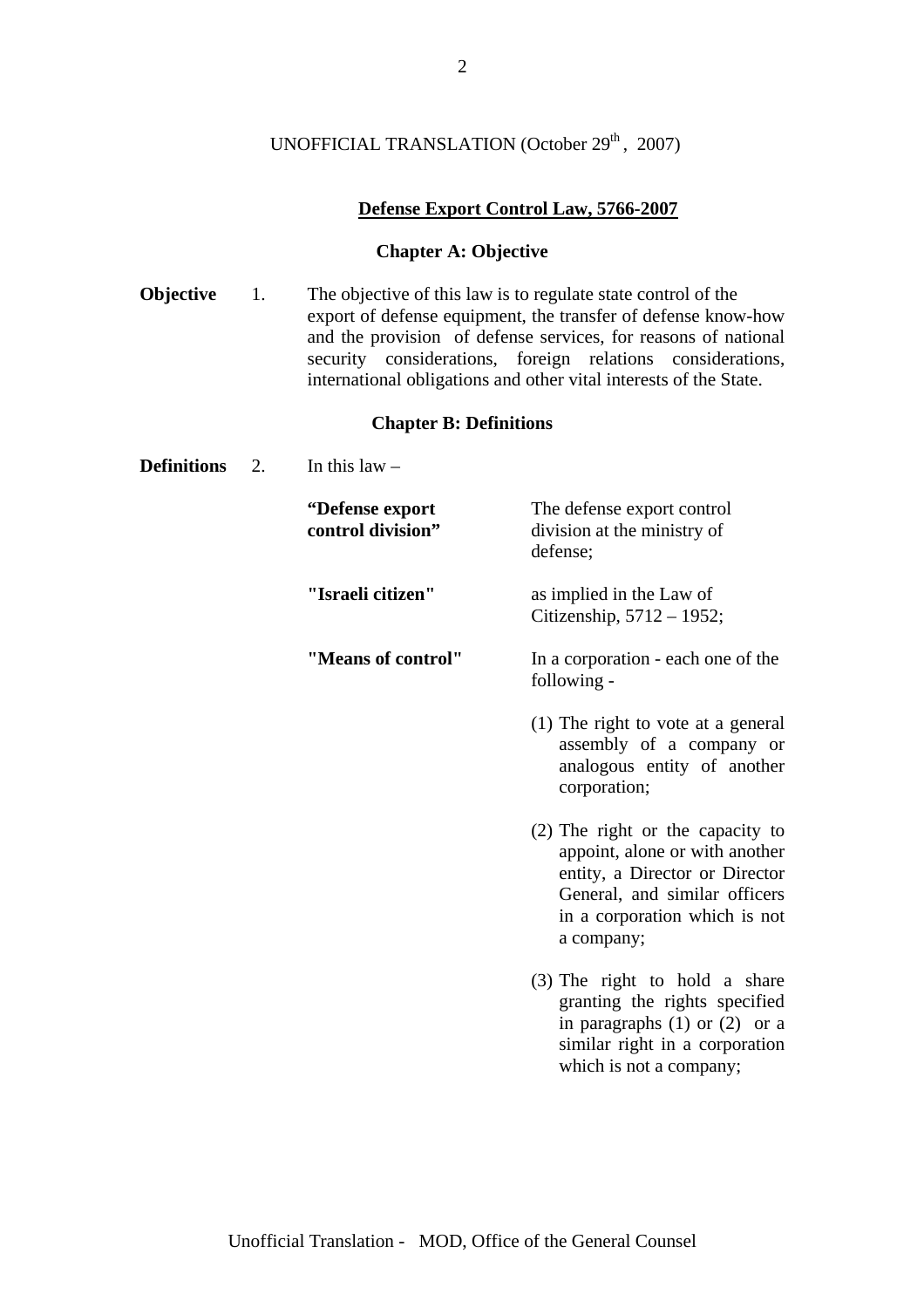| "Foreign entity"                  | A foreign state, including a<br>person located in a foreign state;                                                                                                                                                                                                                                                                                                                                                                                       |
|-----------------------------------|----------------------------------------------------------------------------------------------------------------------------------------------------------------------------------------------------------------------------------------------------------------------------------------------------------------------------------------------------------------------------------------------------------------------------------------------------------|
| "The director general"            | The Director General of the<br>Ministry of Defense;                                                                                                                                                                                                                                                                                                                                                                                                      |
|                                   | "Wassenaar Arrangement" Wassenaar Arrangement<br>on<br><b>Export Controls for Conventional</b><br>Arms and Dual-use Goods and<br>Technologies;                                                                                                                                                                                                                                                                                                           |
| "Transfer of defense<br>know-how" | As applied in section $15(a)(2)$ ;                                                                                                                                                                                                                                                                                                                                                                                                                       |
| "The licensing authority"         | The Director General or the Head<br>of the Defense Export Control<br>Division as authorized by the<br>Director General for the purpose<br>of this law, partially or fully, and,<br>with regard to export licenses for<br>defense equipment in transit and<br>transfer licenses to the Palestinian<br>Civil jurisdiction areas<br>- the<br>Director General or the Head of<br>Defense Export Control<br>the<br>Division, or anyone authorized<br>by them; |
| "Criminal law"                    | The Criminal Law, 5736-1977;                                                                                                                                                                                                                                                                                                                                                                                                                             |
| "Defense know-how"                | (1) Information that is required for<br>the development or production of<br>defense equipment or its use,<br>including information referring to<br>design, assembly, inspection,<br>and modification,<br>upgrade<br>training, maintenance, operation<br>and repair of defense equipment<br>or it's handling in any other way<br>as well as technology included in<br>the order under paragraph (1) of                                                    |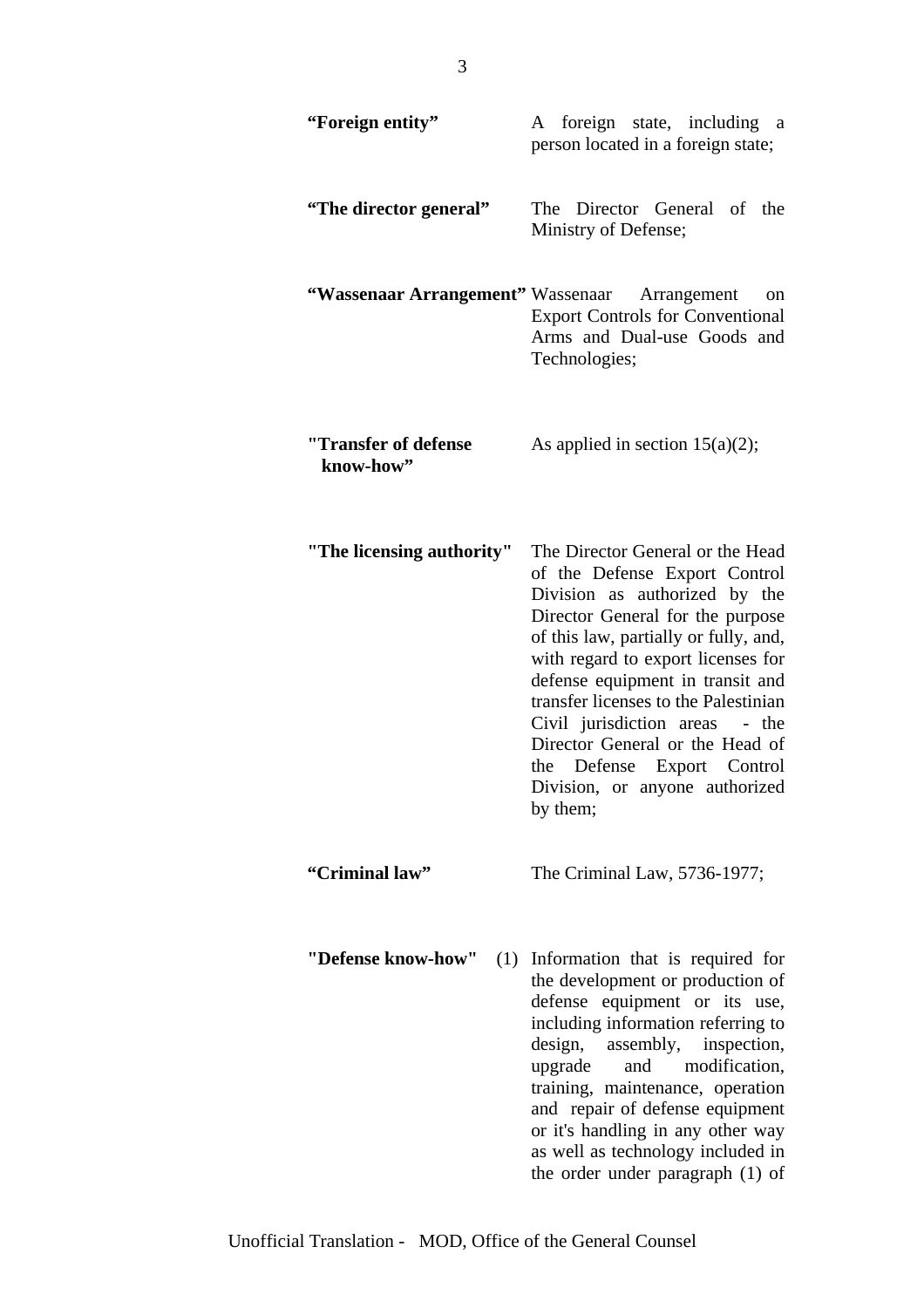|                                  |     | orders<br>technical<br>assistance; | the "Controlled Dual-use"<br>Equipment" definition and in the<br>under<br>the "Missile"<br>Technology" and "Defense"<br>Equipment" definitions; for this<br>purpose, information $-$ including<br>technical<br>data<br><sub>or</sub>                                                                                       |
|----------------------------------|-----|------------------------------------|----------------------------------------------------------------------------------------------------------------------------------------------------------------------------------------------------------------------------------------------------------------------------------------------------------------------------|
|                                  | (2) |                                    | Know-how relating to defense<br>forces, including know-how<br>concerning their organization,<br>build-up and operation, combat<br>doctrine or training and drill<br>methods defense policy or their<br>methods of action, as well as<br>know-how relating to defense<br>policy anti-terror combat and<br>security methods; |
| "Export of defense<br>equipment" |     |                                    | Transfer outside of Israel,<br>including transfer to the<br>Palestinian Civil Jurisdiction<br>areas, as well as the transfer<br>within Israel to a diplomatic or<br>consular representation of<br>a<br>foreign state;                                                                                                      |
| "Defense export"                 |     |                                    | Each of the following:                                                                                                                                                                                                                                                                                                     |
|                                  |     | (1)                                | Export<br>defense<br>of<br>equipment;                                                                                                                                                                                                                                                                                      |
|                                  |     | (2)                                | Transfer of defense know-<br>how;                                                                                                                                                                                                                                                                                          |
|                                  |     | (3)                                | Provision<br>of<br>defense<br>services;                                                                                                                                                                                                                                                                                    |
| "Production"                     |     | Including<br>engineering,          | production<br>integration,<br>assembly, inspection, trials and<br>quality assurance.                                                                                                                                                                                                                                       |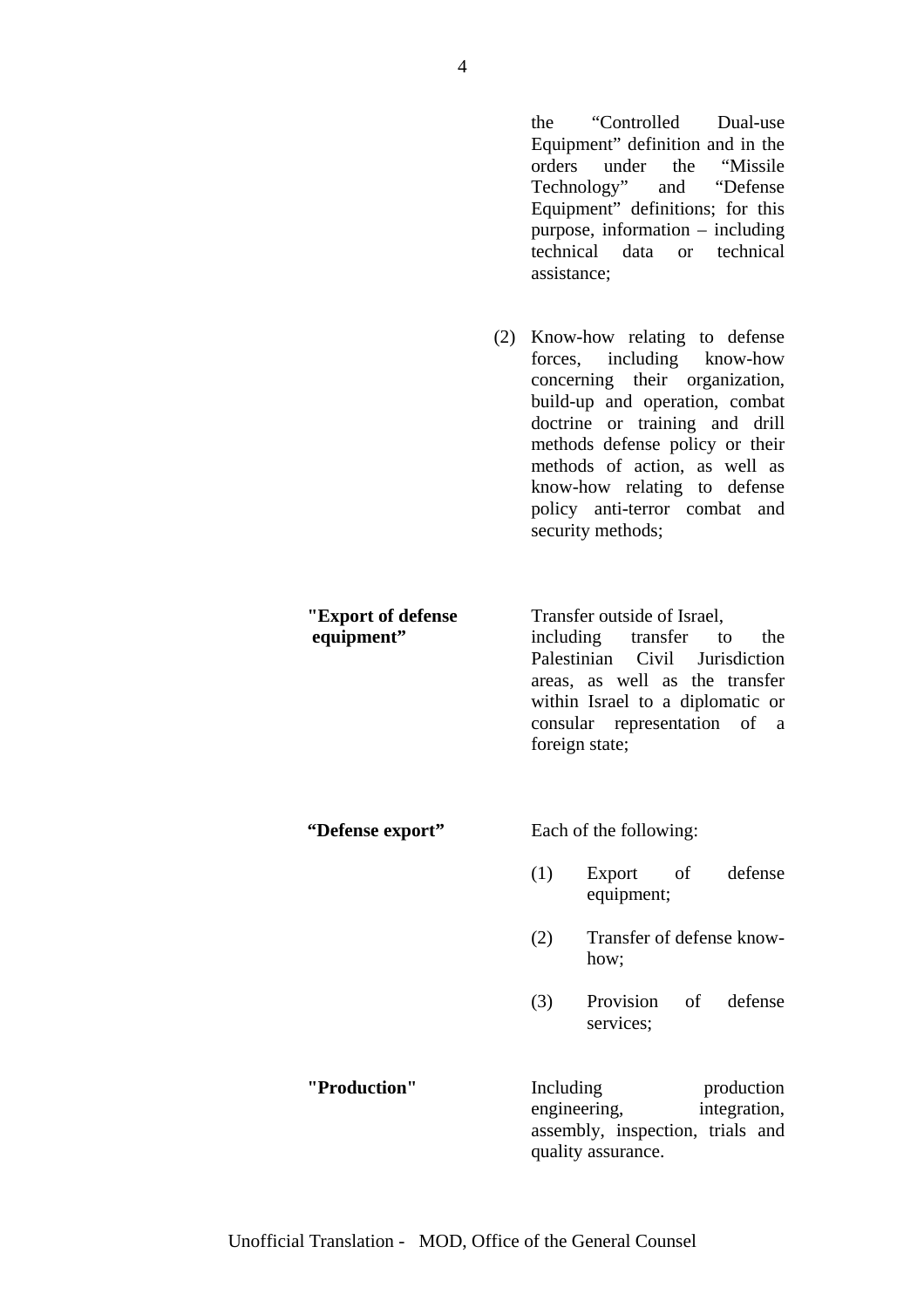| "Defense forces"                      | Military forces or police forces of<br>a state, as well as other entities of<br>state engaging in defense,<br>a<br>internal security or intelligence;                                                                                                |
|---------------------------------------|------------------------------------------------------------------------------------------------------------------------------------------------------------------------------------------------------------------------------------------------------|
| "Basic scientific<br>research"        | Trial or theoretical work mainly<br>obtain<br>intended<br>to to<br>new<br>regarding<br>knowledge<br>basic<br>of<br>principles<br>observable<br>phenomena and facts, and which<br>is not aimed at a particular goal<br>or target;                     |
| "Information in the<br>public domain" | Information in the public domain,<br>which was legally made available<br>to the public, without restrictions<br>on its further dissemination;<br>intellectual property ristrictions<br>do not exempt information from<br>being in the public domain; |
| "Defense export<br>registry"          | As applied in section 3;                                                                                                                                                                                                                             |
| "Interim user"                        | Anyone in possession of defense<br>equipment or defense know-how,<br>during the period of time from<br>leaving the holder of a defense<br>export license until transferred to<br>the end-user;                                                       |
| "End-user"                            | The final entity that is destined to<br>receive the defense equipment,<br>defense know-how or defense<br>service, regarding which a license<br>is requested under chapter D or<br>was such granted;                                                  |
| "Technical data"                      | Prototypes, plans, sketches,<br>models,<br>formulas,<br>tables,<br>engineering<br>content<br>and<br>specifications, written operating<br>instruction manuals or manuals                                                                              |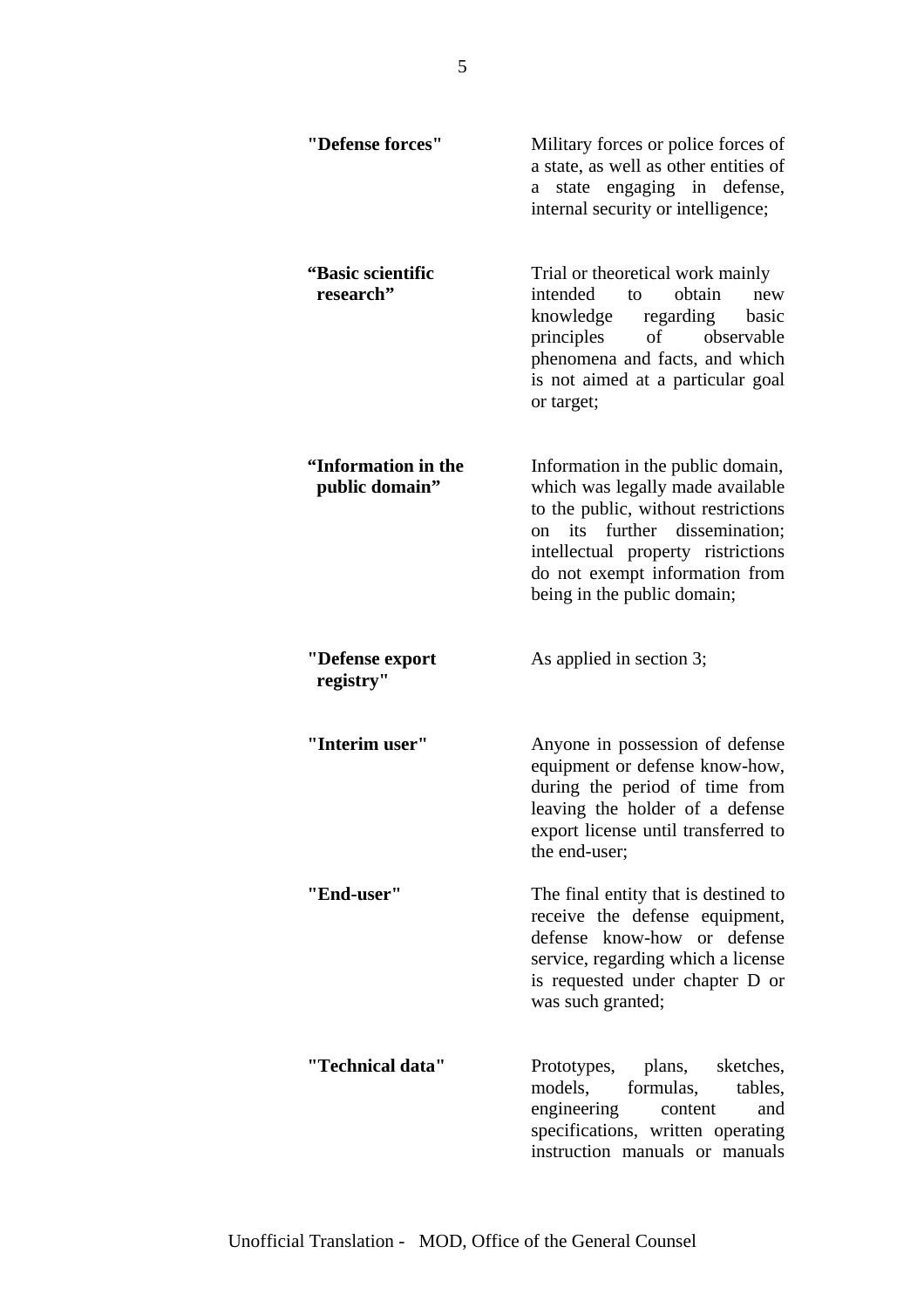| documented on magnetic, optic |  |  |
|-------------------------------|--|--|
| or any other media;           |  |  |

**"Technical assistance"** Instruction, qualification, training, consultation, transmission of proficiency or technical data;

**"Defense export** A transaction involving a defense **transaction"** export;

- **"Development"** Including all the pre-production stages, including design, design study and its analysis, design perception, assembly and prototype trial, experimental production sequences and design data, process of transforming the design data into a product, configuration design, integration and layout sketches;
- **"Defense marketing** As applied in section 14;  **action"**
- **"Defense equipment" M**issile equipment, combat equipment and controlled dualuse equipment;
- **"Defense equipment in** As applied in section 19;  **transit"**
- **"Dual-use equipment"** Materials and equipment initially intended for civilian use and which are also compatible for defense use"
- **"Controlled dual-use** One of the following:  **equipment"**  (1) Dual-use equipment listed
	- in the Wassenaar Arrangement Dual-Use Goods and Technologies list, as periodically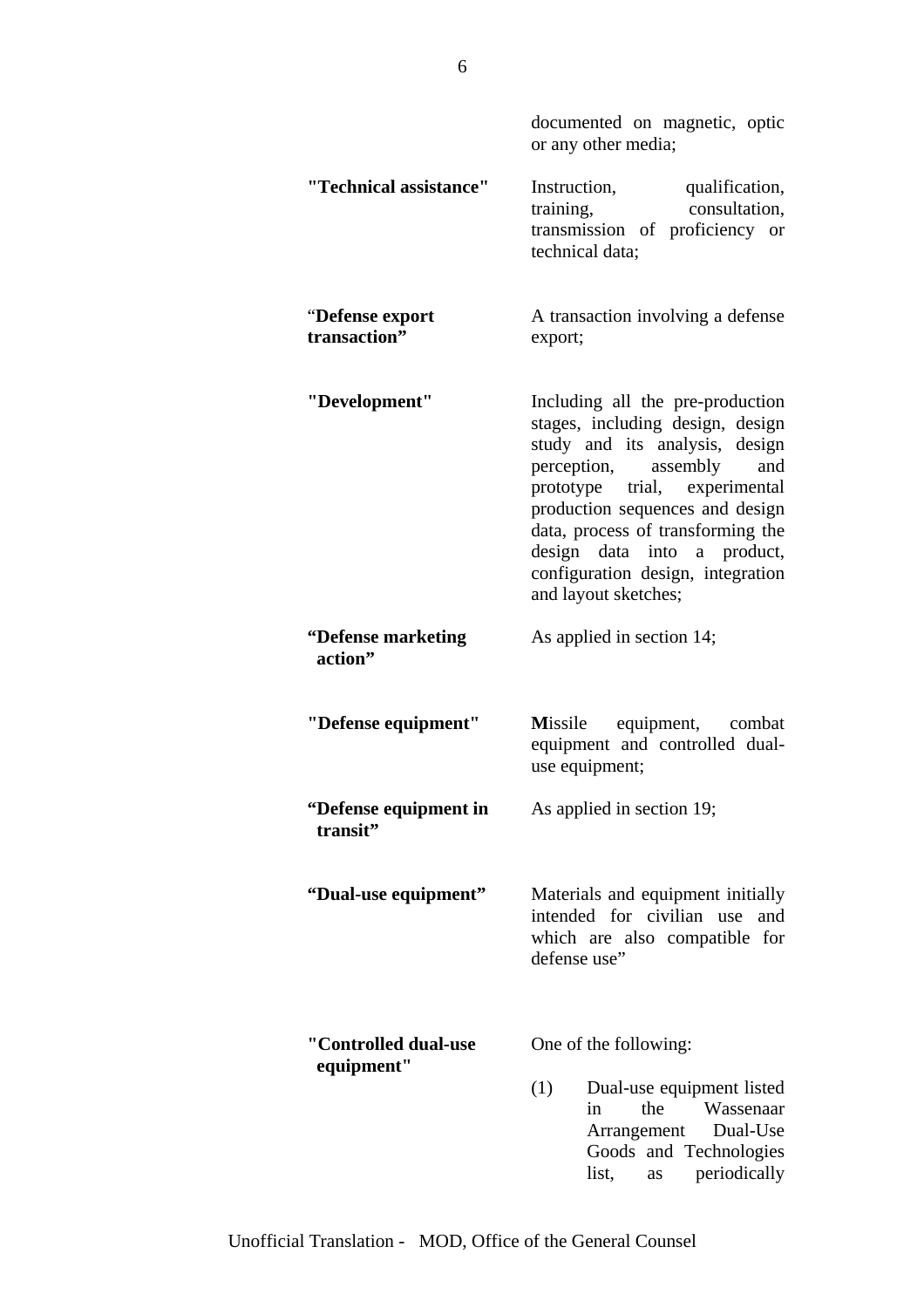updated, intended for a defense use, or other dualuse equipment, as shall be set forth in the Minister's order;

- (2) Regarding section 20 dual-use equipment as shall be set forth in the Minister's order;
- **"Missile equipment"** Equipment and software regarding missiles, set forth in the appendix on equipment, software and technologies of the International Missile Technology Control Regime (MTCR), periodically updated, as shall be set forth in the Minister's order;
- **"Combat equipment"** Equipment included in the Munitions List of the Wassenaar Arrangement, as periodically updated, or other equipment initially intended for a defense use, as shall be set forth in the Minister's order;
- **"Transfer license to the** As applied in section 20;  **Palestinian Civil Jurisdiction areas" "Re-transfer license"** As applied in section 17; **"Defense export license"** As applied in section 15; **"License for defense** As applied in section 19;  **equipment in transit" "Defense marketing** As applied in section 14;

 **license"**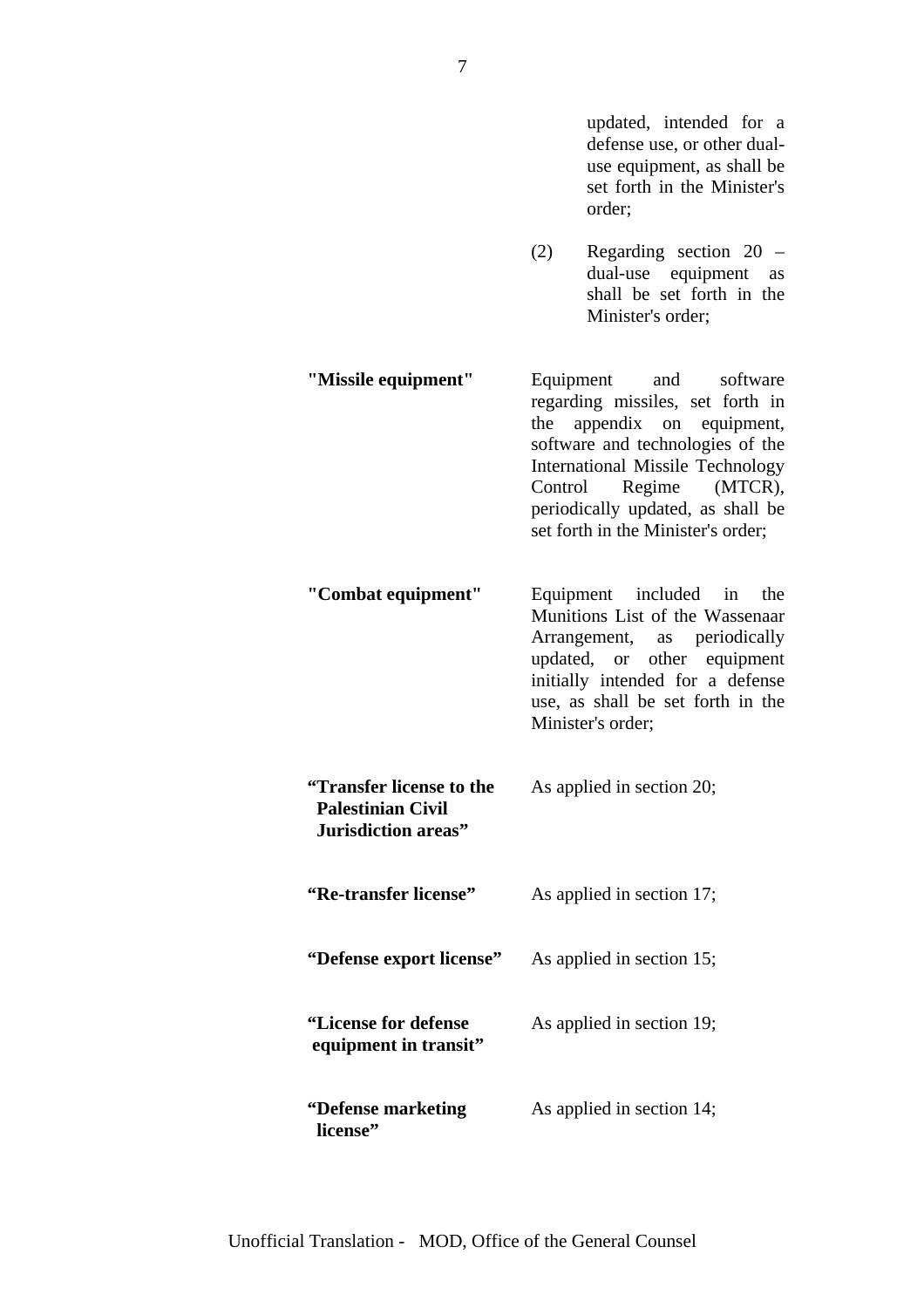| <b>"End-use modification</b><br>license"  | As applied in section 18;                                                                                                                                                                                                                                                                                                                                                                                                                                                                                                         |
|-------------------------------------------|-----------------------------------------------------------------------------------------------------------------------------------------------------------------------------------------------------------------------------------------------------------------------------------------------------------------------------------------------------------------------------------------------------------------------------------------------------------------------------------------------------------------------------------|
| "Brokering license"                       | As applied in section 21;                                                                                                                                                                                                                                                                                                                                                                                                                                                                                                         |
| "Palestinian Civil<br>Jurisdiction areas" | Judea and Samaria, excluding the<br>settlements<br>and<br>military<br>compounds as implied in the<br>agreement, as well as<br>the<br>complete area of the Gaza Strip;<br>"agreement" – the Israeli-<br>Palestinian Interim Agreement<br>regarding the West Bank and the<br>Gaza Strip that was signed in<br>Washington between the State of<br>Israel and the Palestinian<br>Liberation Organization, on the<br>4th of Tishrei 5756 $(28th$<br>of<br>September 1995), including its<br>appendices<br>related<br>and<br>documents; |
| "Use"                                     | Including operation, installation,<br>maintenance, repair<br>and<br>renovation.                                                                                                                                                                                                                                                                                                                                                                                                                                                   |
| "Defense use"                             | Use made by defense forces or<br>intended for them;                                                                                                                                                                                                                                                                                                                                                                                                                                                                               |
| "End-use"                                 | Use of the defense equipment,<br>defense know-how or reception<br>of defense services, by the end-<br>user;                                                                                                                                                                                                                                                                                                                                                                                                                       |
| "Defense service"                         | As applied in section $15(a)(3)$ ;                                                                                                                                                                                                                                                                                                                                                                                                                                                                                                |
| "Control"                                 | With regard to a corporation - the<br>capacity, whether on one's own<br>or along with others, to steer the<br>corporation's activity, with the<br>exception of the capacity which<br>derives only from the fulfillment                                                                                                                                                                                                                                                                                                            |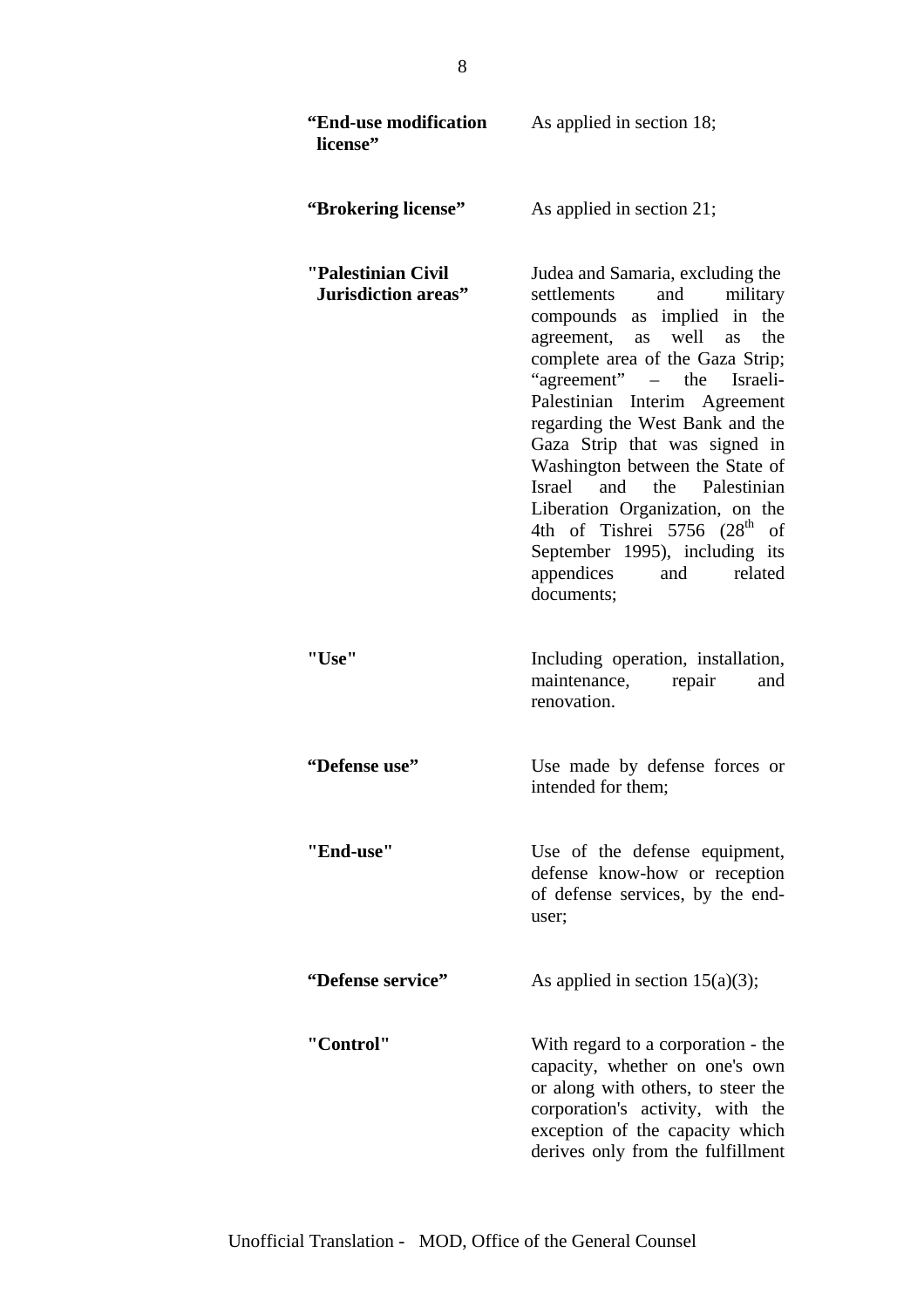of the position of Director or of another officer in the corporation; Without derogating from the generality of the aforesaid -

- (1) A person shall be considered to be in control of the corporation if he/she holds half or more of a certain type of means of control in the corporation;
- (2) It is held that the person controls the corporation if one of the following is fulfilled:
	- (a) He/she holds the largest part of any kind of means of control in the corporation at any time, or there is no other entity, which individually owns or owns with others a means of control of any kind, at a share that exceeds his/her holdings of the same kind of means of control;
	- (b) He/she has the capacity to prevent business decision making in the corporation by virtue of a provision in the code or in the contract, with the exception of the power to prevent decision making regarding the issuing of means of control in the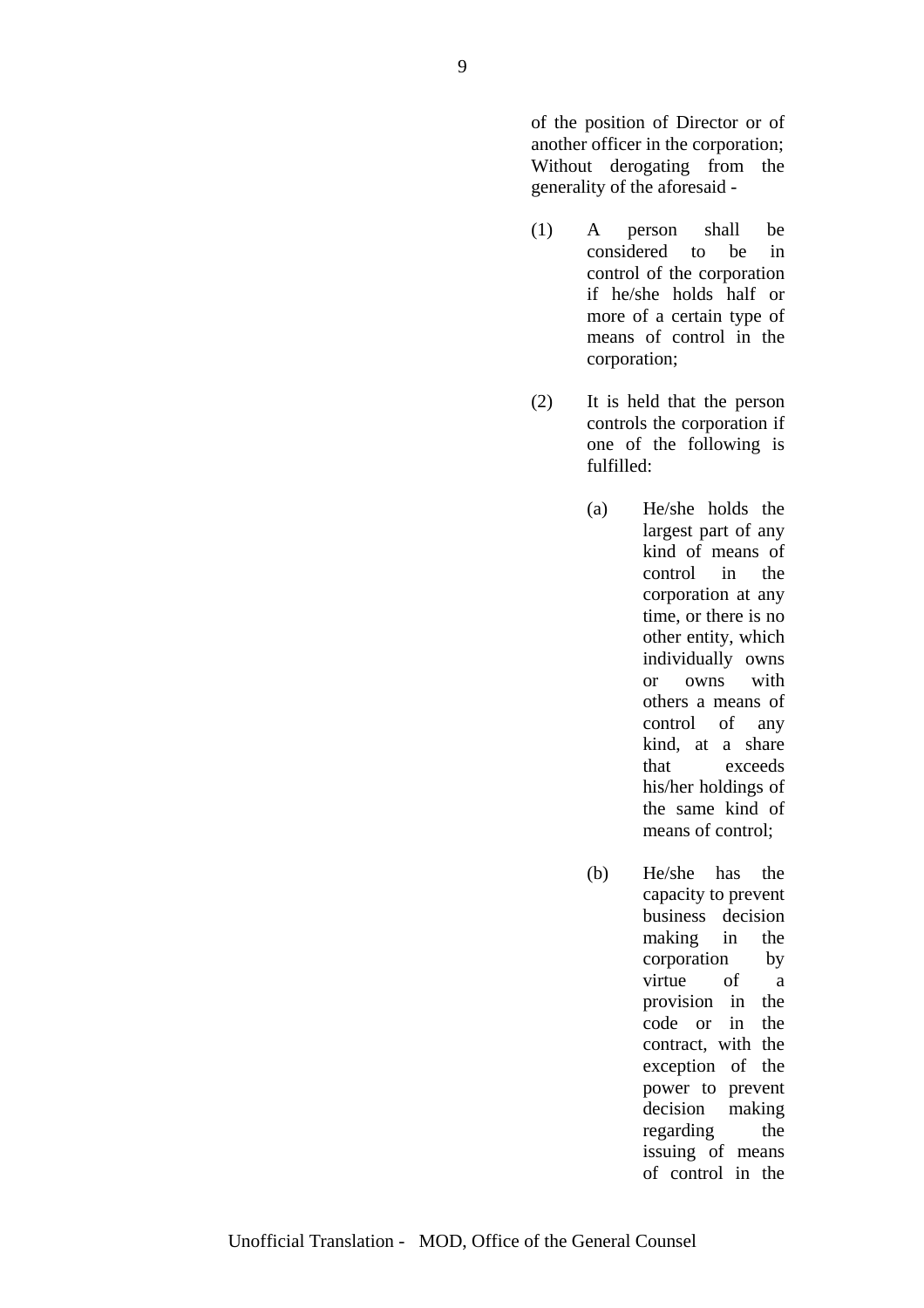corporation or the power to prevent decision making regarding the sale or liquidation of most of the corporation business or a material change therein; **"Israeli resident "** As defined in the Population Registry Law, 5725-1965<sup>2</sup>; **"Foreign corporation"** A corporation other than an Israeli corporation; **"Israeli corporation"** One of the following: (1) A corporation incorporated in Israel; (2) A corporation that has its center of business in Israel, and which the control over it is, directly or indirectly, by an Israeli citizen or resident; **"The Minister"** The Minister of Defense.

# **Chapter C: Defense Export Registry**

| <b>Registration</b> | 3. | (a) | (1) | No person shall be entitled to receive a  |
|---------------------|----|-----|-----|-------------------------------------------|
| obligation          |    |     |     | defense marketing license or a defense    |
| with the defense    |    |     |     | export license, unless he/she is          |
| export registry     |    |     |     | registered with the registry administered |
|                     |    |     |     | by the licensing authority (in this law - |
|                     |    |     |     | defense export registry).                 |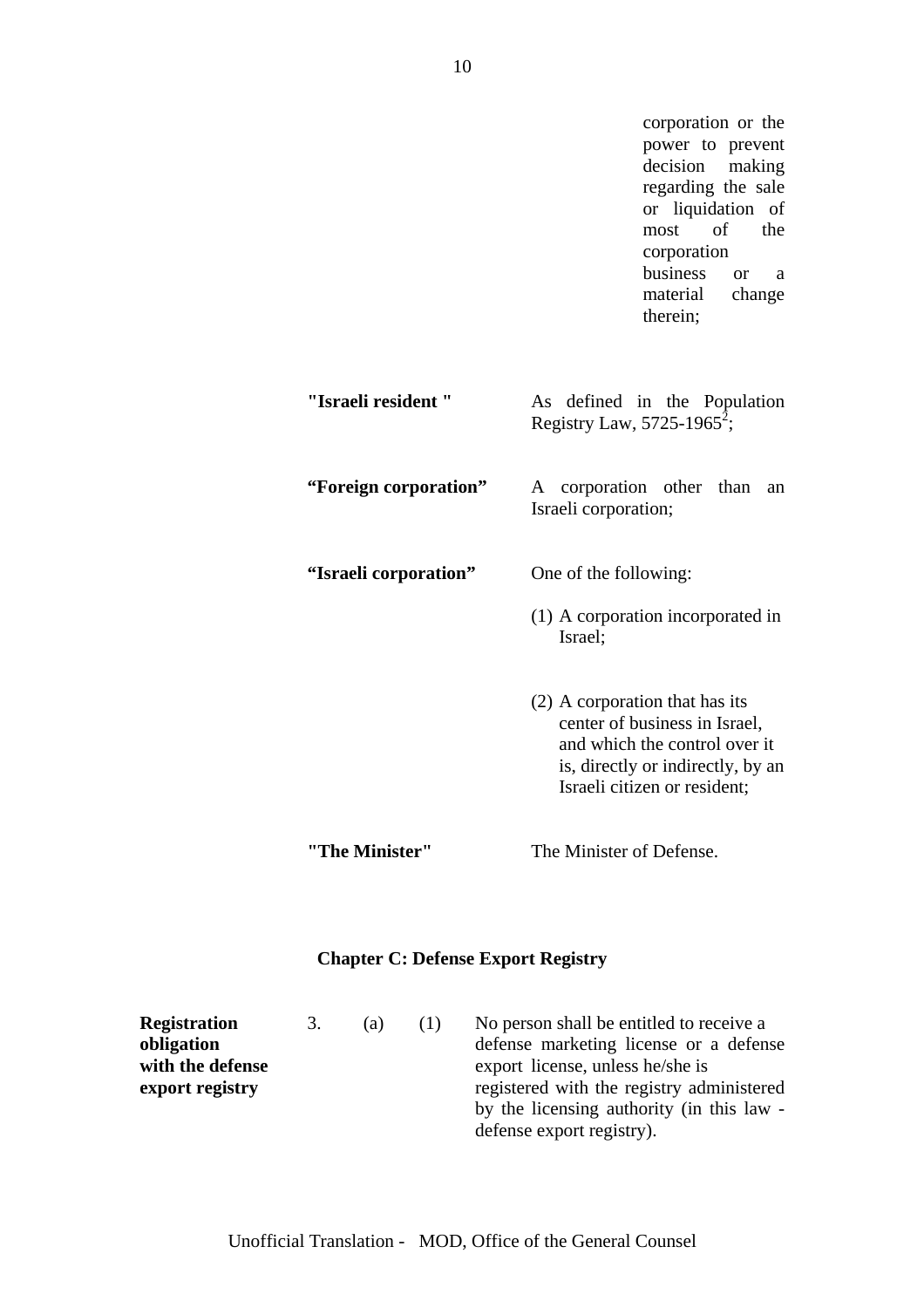- (2) No person shall be entitled to receive a license for brokering between foreign entities, unless he/she is registered with the defense export registry as a broker between foreign entities.
- (b) The licensing authority is authorized to request, from a person wishing to register with the defense export registry, any relevant information or document that it requires for the purpose of reaching a decision regarding registering.

**Refusal to register** 4. (a) The licensing authority is authorized to refuse to **and removal of** register a person in the defense export registry, **existing registration** to approve the registration under conditions, as well as to remove his/her registration from the defense export registry or to suspend the registration, and in so doing may take into account, amongst others, the following considerations:

- (1) The applicant's criminal record;
- (2) The applicant's violation of the provisions of this law or the violation of the terms of a license that was issued under Chapter D, or the violation by the applicant of an order under law or of the terms of a license given before the entry into force of this law, regarding an action regulated under this law;
- (3) If the applicant has not met the rules set by the Minister in the regulations;
- (4) If the applicant is a corporation, the licensing authority is entitled to take into account considerations that are enumerated in sections (1) to (3) above also with regard to the controlling shareholder, interested party and officers in the said corporation. For this purpose, "interested party", "officer" – as defined in the Corporations Law, 5758 – 1999.
- (b) The licensing authority shall not make its decision under this section, prior to giving the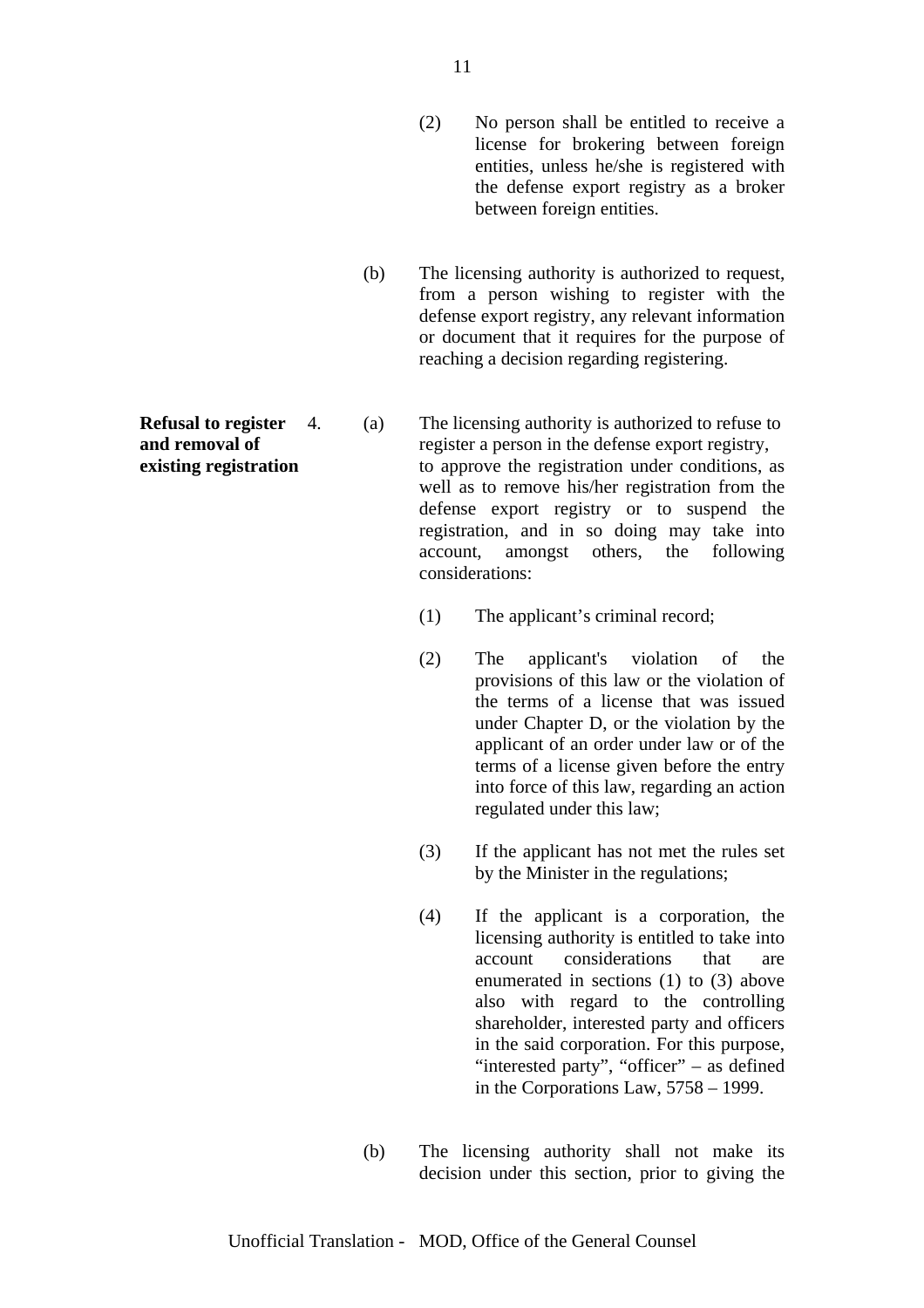person regarding whom the decision is made the opportunity to voice his/her arguments.

**Contestation** 5. The person regarding whom a decision was taken under section 4, by the director general in his capacity as licensing authority, may demand a review of the decision by the director general, and regarding such decision taken by the director of the defense export control division, - before the director general – all as set forth in the minister's order.

#### **Chapter D: Licensing**

#### **Sign A: General Provisions regarding Licenses**

- **License application** 6. (a) An applicant for a license under this chapter, will include in his/her application, details, declarations and documents as set forth by the minister in regulations.
	- (b) The licensing authority may, in addition to the details and documents set forth in section (a) above, demand any information, document or defense equipment required for its decision regarding the license application, and, amongst others –
		- (1) The applicant's declaration regarding the identity of the end-user and the interim users, and the intended end-use of the defense equipment, defense know-how or defense service regarding which the license is requested;
		- (2) A declaration by the end-user regarding the intended end-use of the defense equipment, defense know-how or defense service regarding which the license is requested;
		- (3) A certificate by the government of the state where the end-user is located, regarding the identity of the end-user and the intended end-use of the defense equipment, defense know-how or defense service regarding which the license is requested;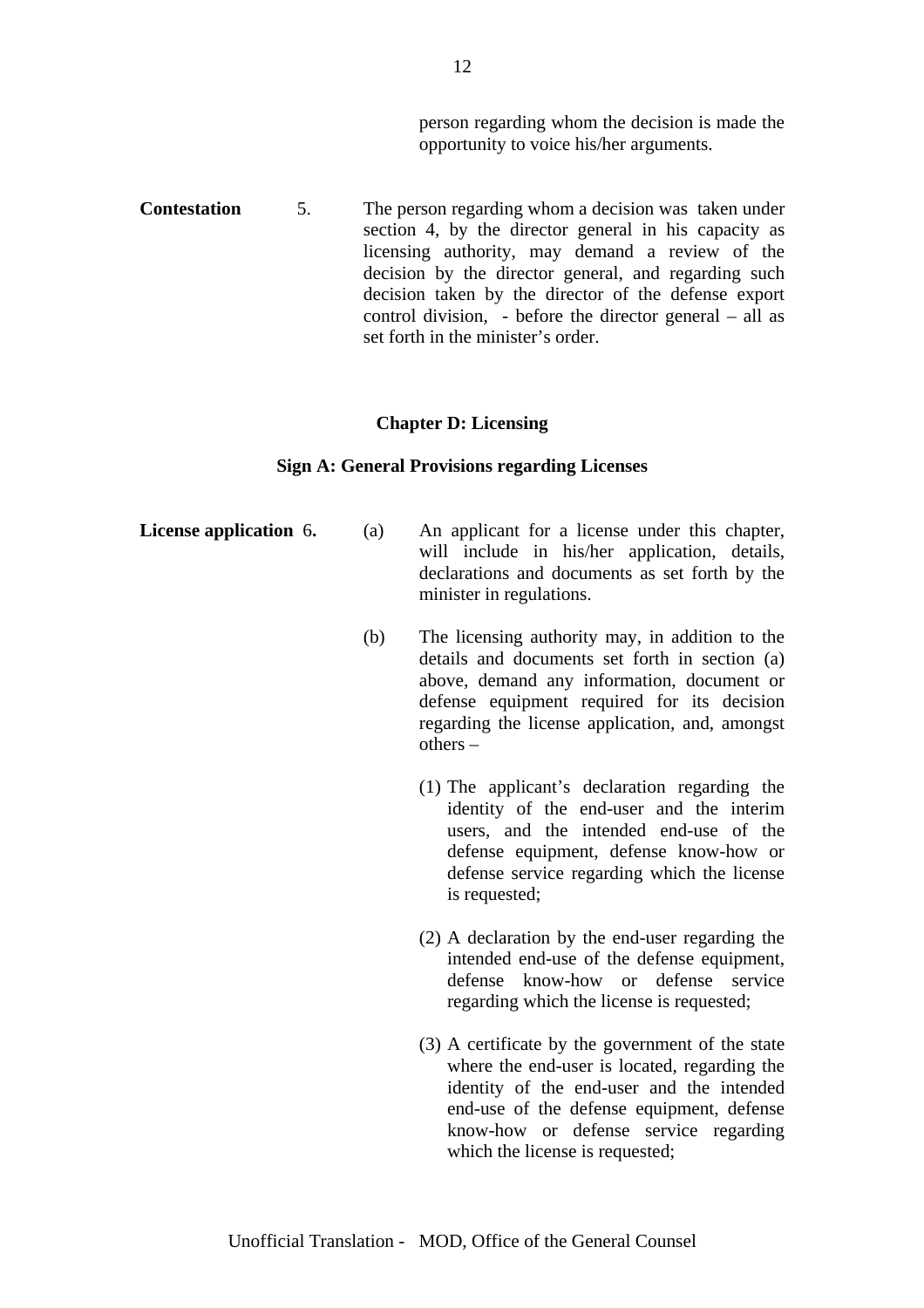(4) A certificate by the government of state where the end-user is located, authorizing the import of the defense equipment, defense know-how or defense service regarding which the license is requested, to that state.

**License stipulations** 7. (a) The licensing authority may include stipulations in a license issued under this chapter, including stipulations to be fulfilled prior to the activity included in the license and including stipulations intended to increase oversight on the license holder, and is also authorized, at all times, to add stipulations to a license, to remove or amend stipulations, for the purpose of fulfilling the objectives of this law and its provisions.

- (b) Without derogating from the above, a license under this chapter may include the following stipulations:
	- (1) The technical characteristics and scope of the defense equipment, defense know-how or defense service provided under the license, and the scope of the licensed transaction;
	- (2) The intended end-use of the defense equipment, defense know-how or defense service regarding which the license is requested, and the identity of the end-user or the interim users of the said equipment, know-how or service.
- **Refusal to grant 8.** The licensing authority is authorized to refuse to grant **licenses** a license under this chapter or to condition the granting of a license under certain stipulations, taking into account, amongst others, the following considerations:
	- (1) The applicant's criminal record;
	- (2) The applicant's violation of the provisions of this law or the violation of the terms of a license that was issued under Chapter D, or the violation by the applicant of an order under law or of the terms of a license given before the entry into force of this law, regarding an action regulated under this law;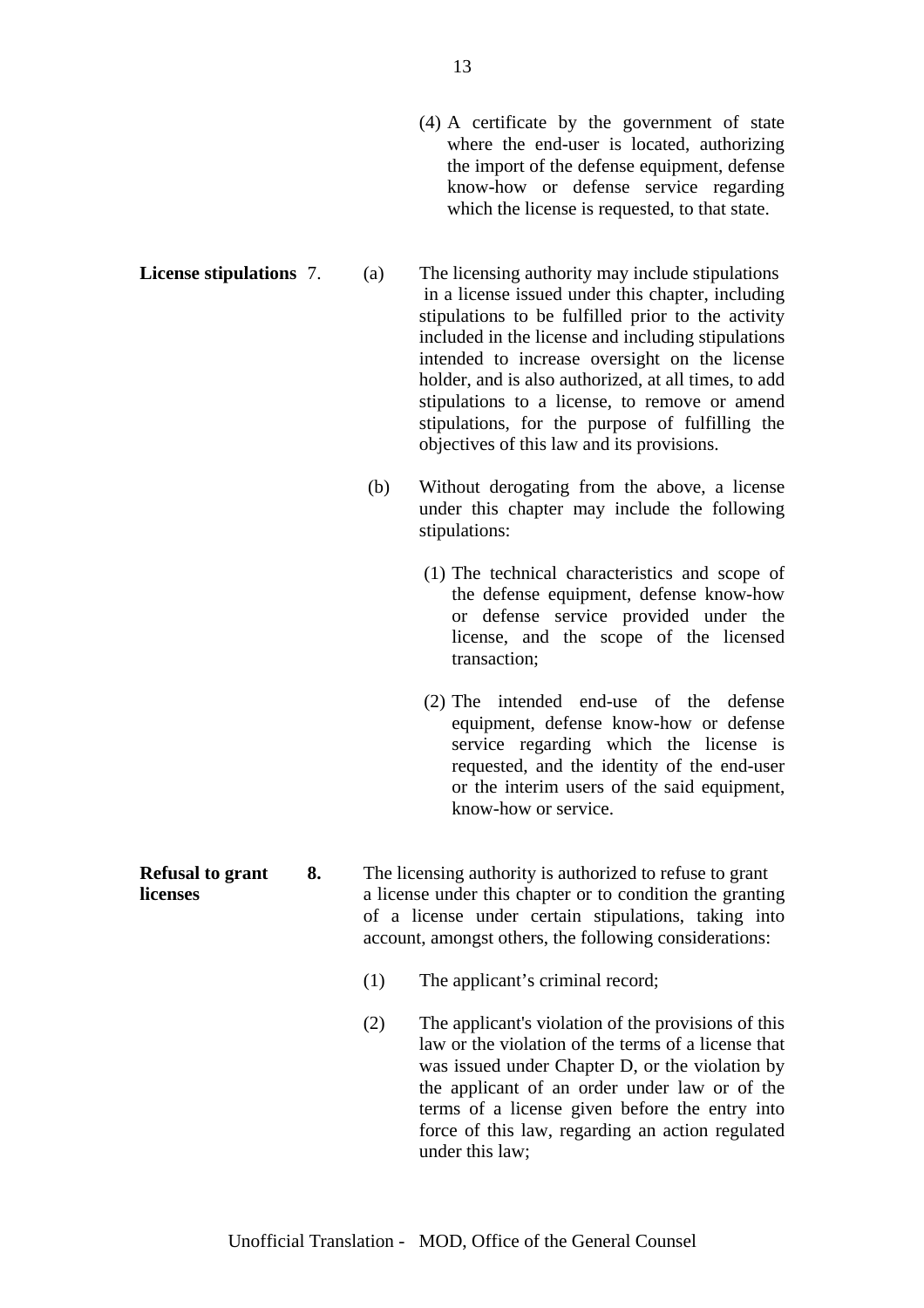- (3) If the applicant has not met the rules set by the Minister in the regulations;
- (4) If the applicant is a corporation, the licensing authority is entitled to take into account considerations that are enumerated in sections (1) to (3) above also with regard to the controlling shareholder, interested party and officers in the said corporation. For this purpose, "interested party", "officer" – as defined in the Corporations Law, 5758 – 1999;
- (5) The end-users' observance of the obligations undertaken under section 6(2);
- (6) Considerations regarding the type of defense equipment, defense know-how or defense service for which the license is required;
- (7) Considerations regarding the end-user or the end-use.

An announcement regarding a decision by the licensing authority under this section will be made known to the applicant in a manner and time period as set forth by the minister in regulations.

- **License revocation** 9. (a) The licensing authority is authorized to revoke a **and suspension or license that is granted pursuant to this chapter or restriction of a license** to suspend it including on probation or according to stipulations it shall set forth, as well as to restrict the license, taking into account, amongst others, the considerations listed in section 8 above.
	- (b) The licensing authority shall not cancel, suspend or restrict a license, prior to affording the license holder the opportunity to voice his/her arguments.
	- (c) Despite the provisions in section (b), under special circumstances and due to urgency, the licensing authority may suspend or restrict a license prior to affording the license holder to voice his/her arguments.
	- (d) Reasons of state security, foreign relations considerations or international obligations will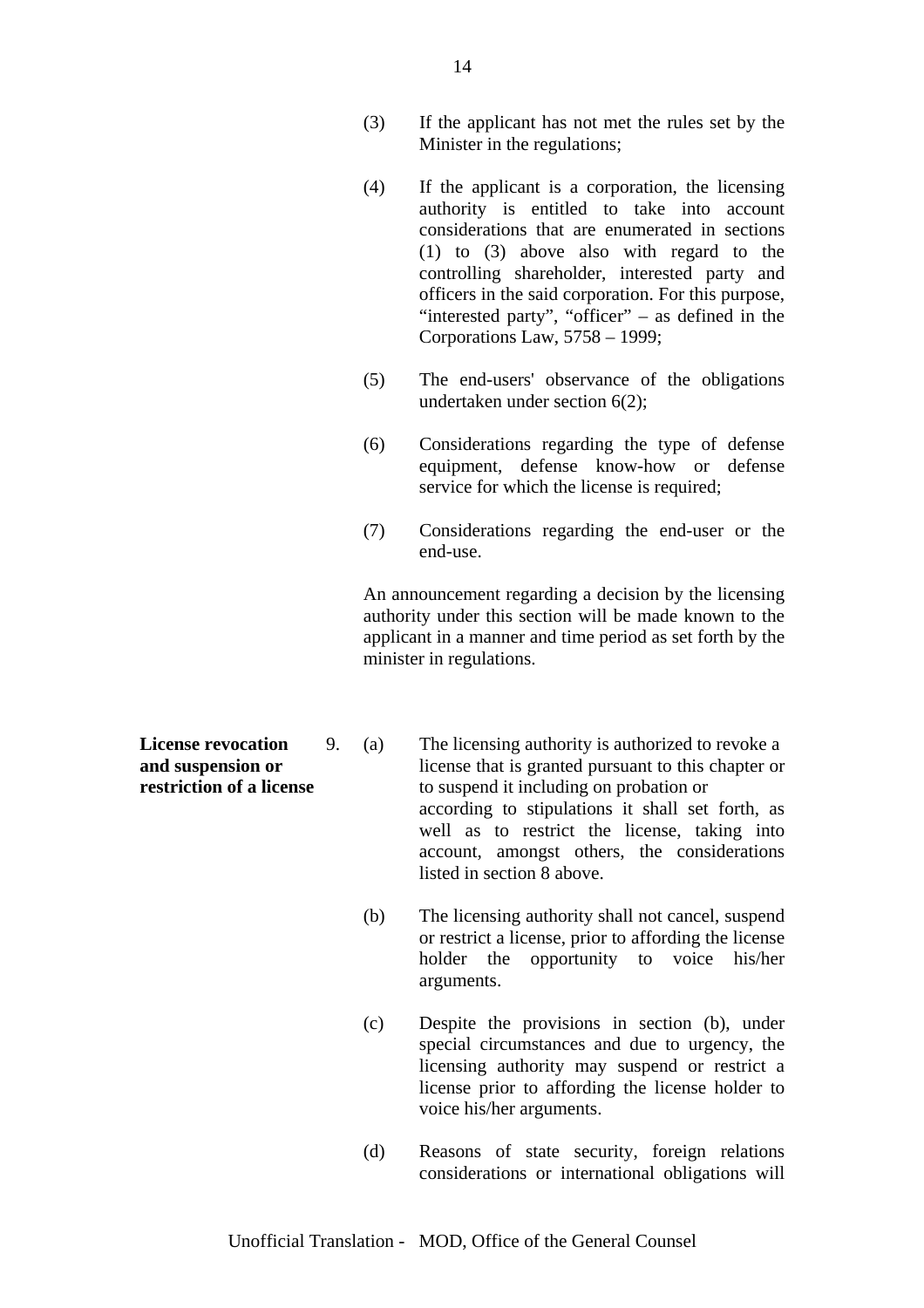not constitute as an argument against the licensing authority's decision under this section.

- (e) An announcement regarding a decision by the licensing authority under this section will be made known to the applicant in a manner and time period as set forth by the minister in regulations.
- **Contesting the** 10. (a) In case of refusal to grant a license under section **refusal to issue** 8, or revocation, suspension or restriction of a **a license, or its license** under section 9, the applicant or license **revocation,** holder may contest such decision of the **suspension or licensing authority in a manner as set forth in restriction** section (b) below.
	- (b) A decision on the contest will be taken after consultation with the advisory committee, by one of the following as detailed below, in a manner and time period as set forth by the minister in regulations:
		- (1) Regarding a decision taken by the directorgeneral – through a review before the director-general;
		- (2) Regarding a decision by the director of the defense export control division – by the director-general;
		- (3) Regarding a decision on an export license for defense equipment in transfer, or regarding a transfer license to the Palestinian Civil Jurisdiction areas, taken by the person authorized by the director-general or the director of the defense export control division – by a person authorized by the director-general.
	- (c) Reasons of state security, foreign relations considerations or international obligations will not constitute as an argument against the licensing authority's decision under this section.
- **General licenses** 11. Licenses pursuant to this chapter may be general, or **or specific licenses** granted for types of activities or transactions involving defense equipment, defense know-how or defense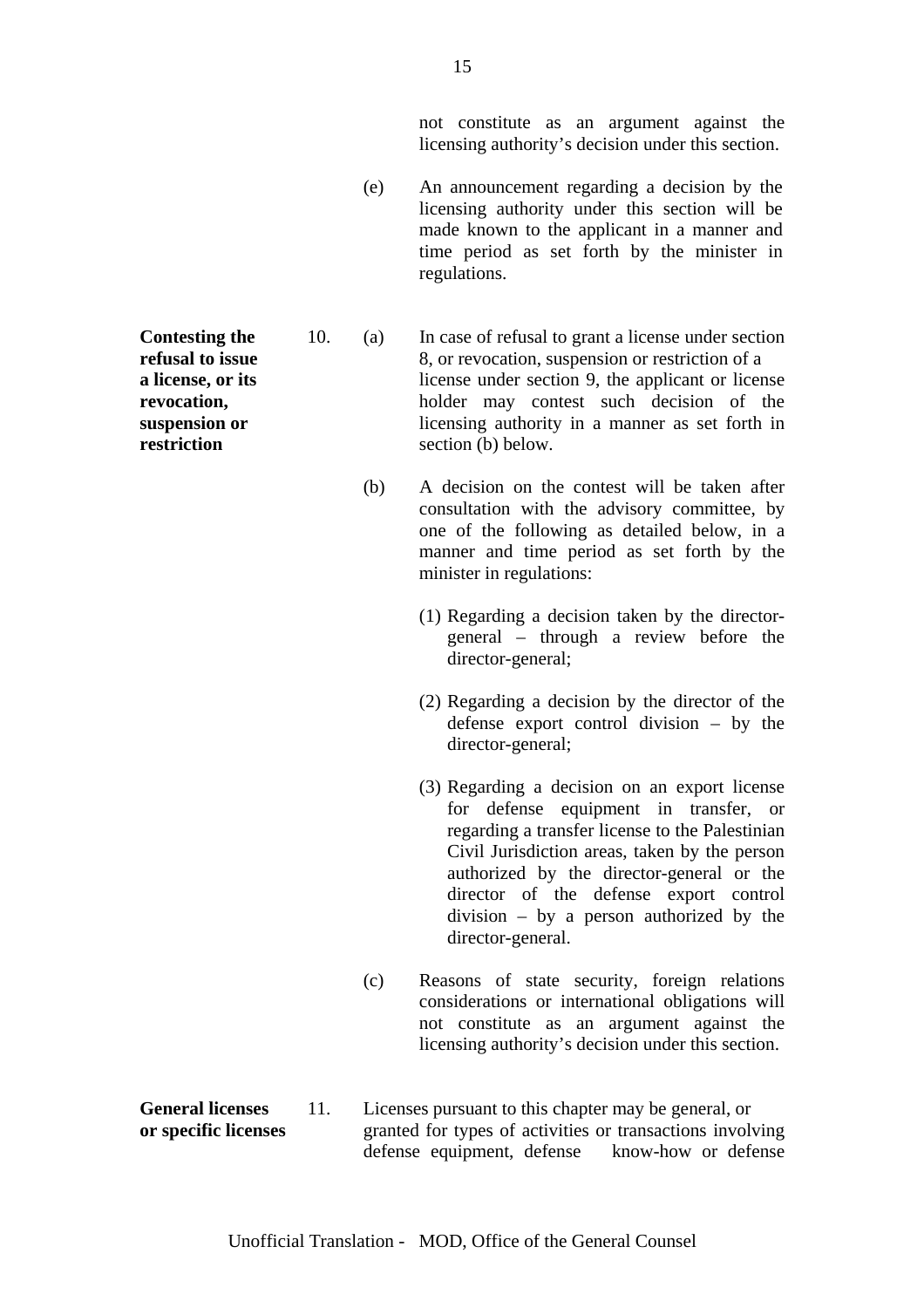services or specific activities, transactions, equipment, know-how or services. **Prohibition against** 12. A license granted under this chapter, including **transfer, lien or** any rights vested in it, is non-transferable, and **seizure of the** may not be liened or seized. **license Sign B: Licenses Actions requiring** 13. Actions listed under this sign require a license from the **licensing** licensing authority, and any such action shall be in accordance with the stipulations in the license, unless otherwise set forth under this law. **Defense marketing** 14. (a) An Israeli citizen, an Israeli resident or an Israeli **license** corporation shall not conduct a defense marketing activity without a marketing license (hereinafter – defense marketing license) that is granted pursuant to this law, and pursuant to the conditions of the marketing license; in this law – "Defense marketing activity" - An activity aimed at promoting a defense export transaction, including brokering activity towards a defense export transaction, whether in Israel or outside of Israel, in writing or orally or via any other means, directly or indirectly, in exchange for remuneration or not, whether transfer of defense know-how occurs or not, or the holding of negotiations towards such transaction; the activity can be geared toward a certain customer or toward a general public, and may or may not result in a defense export transaction. "Brokering activity towards a defense export transaction" – one of the following activities: (1) Forging ties between parties to contract in a defense export transaction; (2) Participating in negotiations toward a contract between the parties involved in the defense export transaction;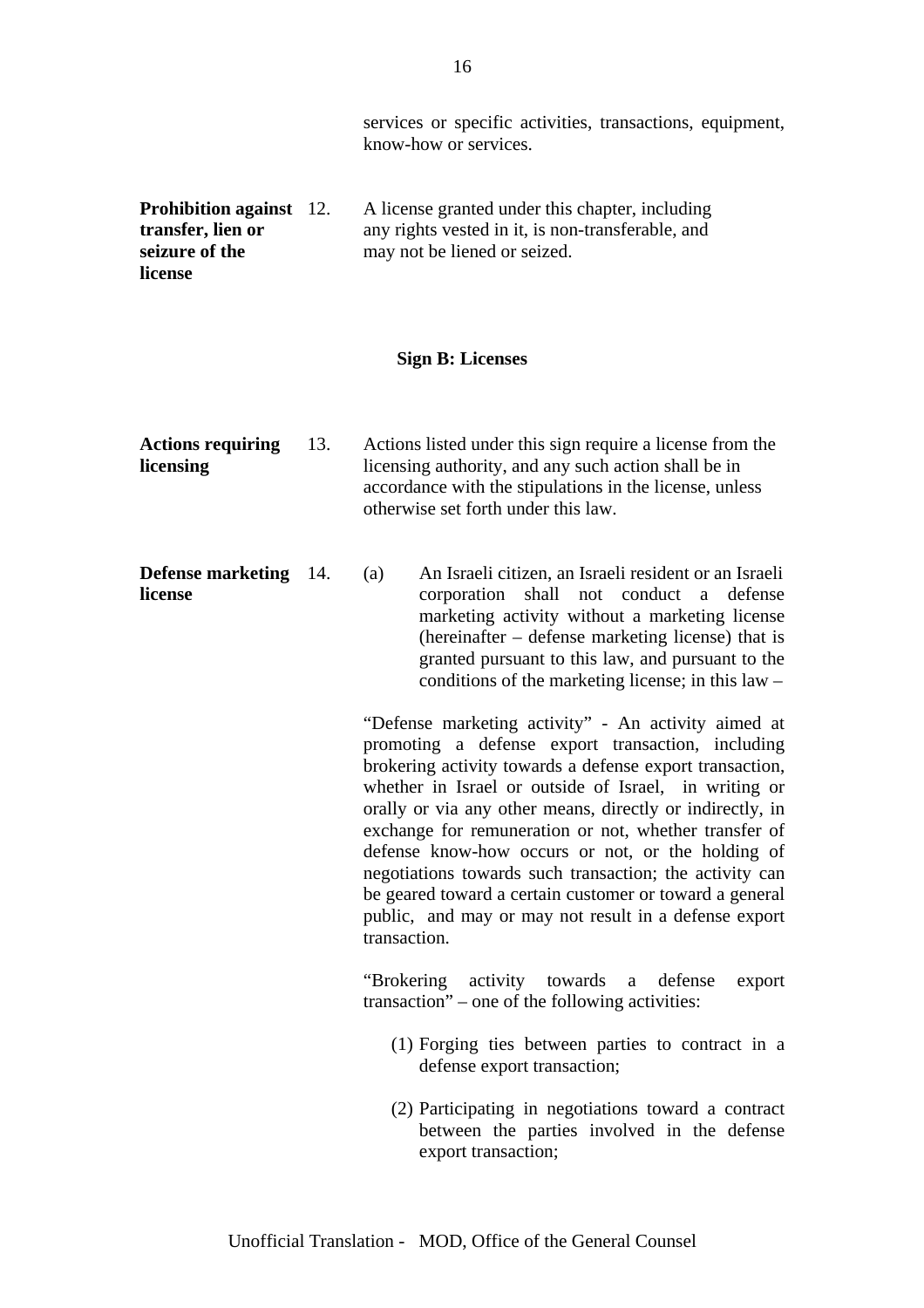- (3) Representation of a party involved in the defense export transaction;
- (b) The licensing authority is authorized to exempt an applicant from the obligation of receiving a defense marketing license under this section, for categories of defense marketing activities or for certain defense marketing activities, as set forth in regulations.
- (c) If a defense marketing license was granted to a corporation included in the Minister's order issued under item 3 of the first annex of the Security Regulation in Public Bodies Law, 5757-1998, an individual license for each employee of that corporation shall not be required, regarding the licensed defense marketing activity.
- **Defense export** 15. (a) A person as listed below shall not be involved in **license** the following activities, unless he/she received a license for such activity from the licensing authority (in this law – defense export license) and pursuant to the provisions of that license:
	- (1) Export of defense equipment;
	- (2) Transfer of defense know-how through any means, including orally - from Israel to outside of Israel, or in Israel to a person who is neither an Israeli citizen or an Israeli resident, or to a foreign corporation; however, transfer of defense know-how relating to equipment included in section (1) of the "controlled dual-use equipment" definition that is information in the public domain as well as basic scientific research, does not require a defense export license, unless the licensing authority requires, in regulations, that transfer of such defense know-how or such type of defense know how or such basic scientific research requires a defense export license.
	- (3) Provision of a defense service if the service provider is an Israeli citizen or an Israeli corporation - outside of Israel, or

Unofficial Translation - MOD, Office of the General Counsel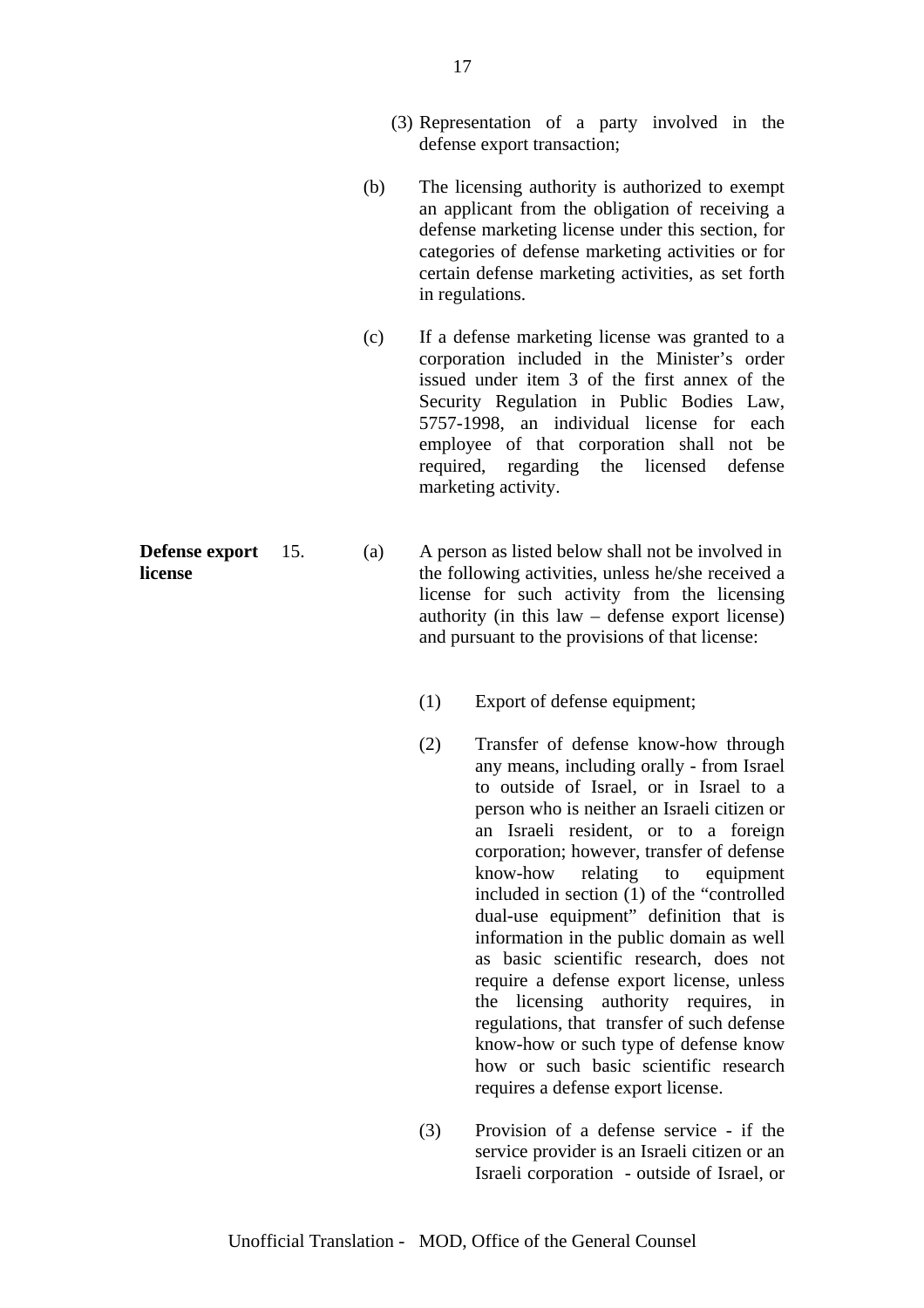within Israel to a person who is not an Israeli citizen or an Israeli resident, or to a foreign corporation; in this law, "defense service" – a service relating to defense equipment, including its design, development, production, assembly, review, upgrade, modification, repair, maintenance, operation and packaging, as well as instruction related to said equipment, and service regarding defense know-how, including instruction, training and consulting regarding said know-how.

(b) The licensing authority may exempt an applicant from the requirement to obtain a defense export license under this section, with regard to types of defense exports or a certain defense export, as set forth in regulations.

**Defense marketing** 16. The licensing authority shall not grant a defense export **license required to** license for a defense export transaction unless the **obtain a defense export** applicant obtained a defense marketing license for that **license** transaction, unless an exemption from the requirement to obtain a defense marketing license was set forth pursuant to section 14(b); a defense marketing license that was granted does not obligate the licensing authority to grant a defense export license for the same transaction.

- **Re–transfer** 17. A defense export license holder whose license includes **license** a stipulation with regard to the identity of the end-user, shall not allow the end-user to transfer the defense equipment or the defense know-how in his possession to a different person, unless the defense export license holder obtains a license for such transfer from the licensing authority (in this law – re-transfer license), and in accordance with the provisions of said license.
- **End-use modification** 18. A defense export license holder whose license includes **license a** stipulation with regard to the end-use, shall not allow the end-user to modify the end-use of the defense equipment or the defense know-how in his possession, unless the defense export license holder obtains a license for such modification from the licensing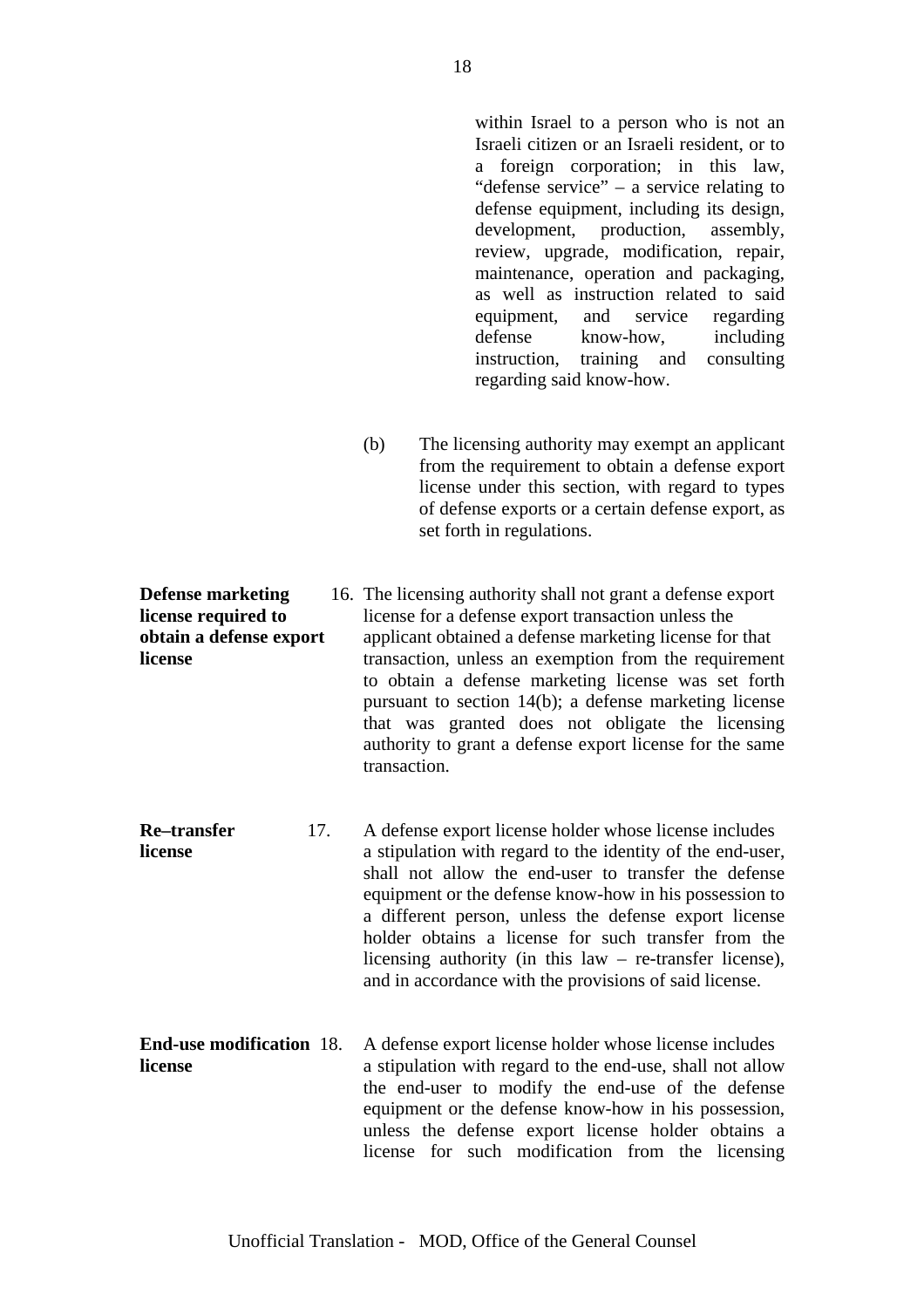authority (in this law – end-use modification license), and in accordance with the provisions of said license.

- **License for defense** 19. (a) A person shall not export equipment in transit **equipment in transit** without obtaining a license from the licensing authority (in this law – license for export of defense equipment in transit), and in accordance with the provisions of said license; in this law, "defense equipment in transit" - defense equipment originating from outside of Israel, through one of the border stations as implied in section 7 of the Entry Into Israel Law, 5711- 1952, on its way outside of Israel, as well as said defense equipment entering into Israel or intended to enter into Israel in other ways, on its way outside of Israel, as long as it is unloaded from its means of transportation prior to its departing from Israel.
	- (b) The licensing authority may exempt an applicant from the requirement to obtain a license for export of defense equipment in transit under this section, with regard to types of defense equipment in transit or a specific defense equipment in transit, as set forth in regulations.
	- (c) The provisions of section 15 shall not apply to an export of equipment as described in this section.
- **License for transfer to** 20. (a) A person shall not transfer controlled dual-use **Palestinian Civil** equipment included in an order pursuant to **Jurisdiction areas paragraph** (2) of the "controlled dual-use equipment" definition unless he has obtained a license for such transfer from the licensing authority, (in this law – transfer license to the Palestinian Civil Jurisdiction areas), and in accordance with the provisions of said license.
	- (b) Section 7 of this law shall not apply to the transfer pursuant to this paragraph.
- **License for Brokering** 21. (a) An Israeli resident or an Israeli corporation shall **Between Foreign** not engage in a brokering activity between **Entities foreign entities**, unless they have obtained a license from the licensing authority (in this law – license for brokering between foreign entities),

Unofficial Translation - MOD, Office of the General Counsel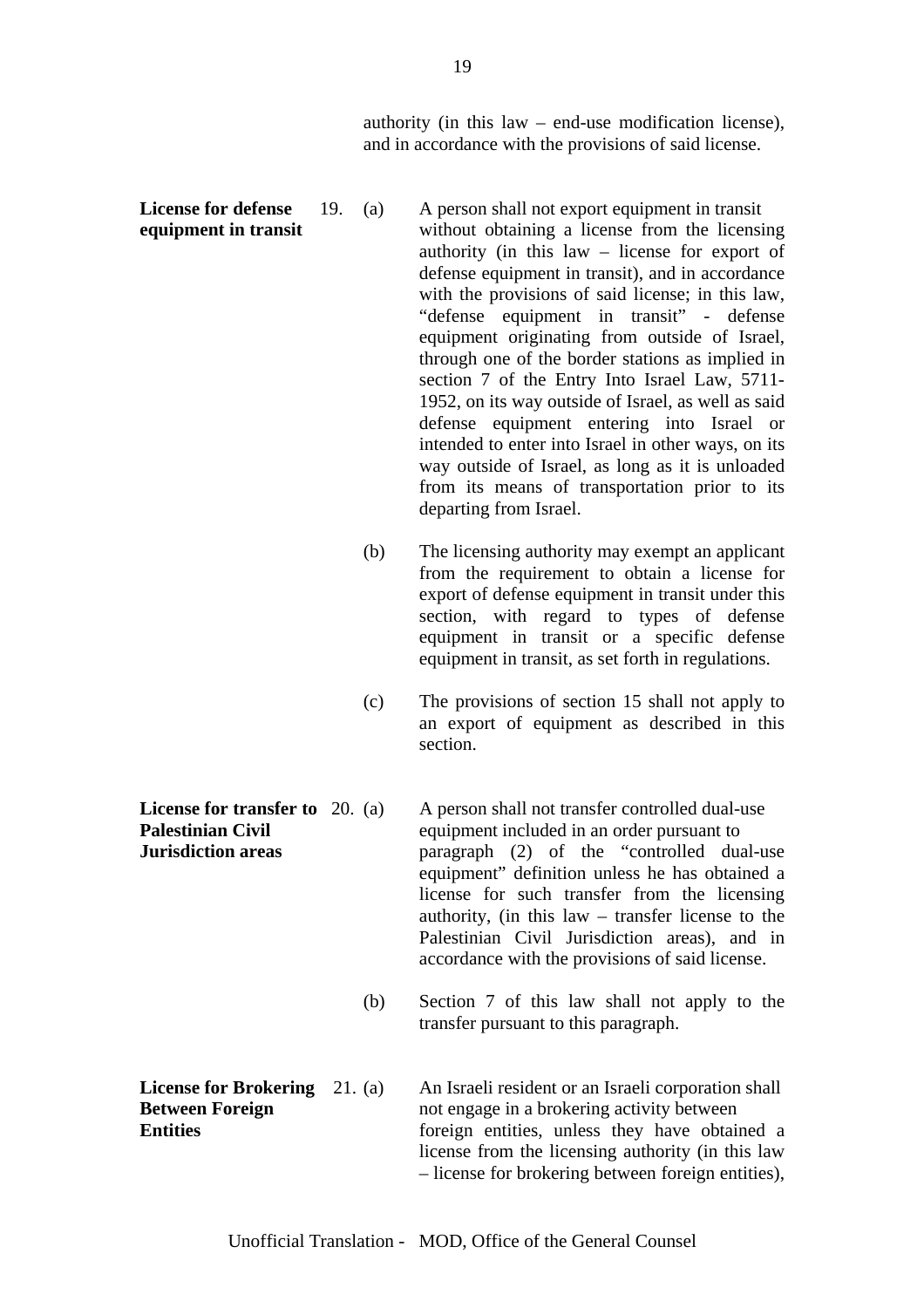and in accordance with the provisions of that license; however, the provisions of this section do not derogate from the provisions of section 15 of the Criminal Law; for this purpose –

"brokering between foreign entities activity" one of the following activities, taking place in Israel or outside of Israel, whether the combat equipment or the defense equipment regarding to which the said activity occurs leaves Israel before the activity or not:

- (1) Forging ties between parties to contract in a transaction regarding the transfer of combat equipment or missile equipment; from one foreign state to another foreign state;
- (2) Participating in negotiations toward a contract between parties in a transaction as described in paragraph (1) above;
- (3) Representation of a party to a transaction as described in paragraph (1) above;
- (4) Purchasing of defense equipment or defense know-how for the purpose of of contracting in a transaction as described in paragraph (1) above;
- (5) Assisting activities aimed to realize a transaction as described in paragraph (1) above, as set forth by the minister in regulations.

"combat equipment or missile equipment" – including defense know-how or a defense service regarding such equipment.

(b) The licensing authority may exempt an applicant from the requirement to obtain a license for brokering between foreign entities under this section, with regard to types of brokering between foreign entities activities or with regard to types of combat equipment and missile equipment, or with regard to brokering activities between certain foreign entities, as set forth in regulations.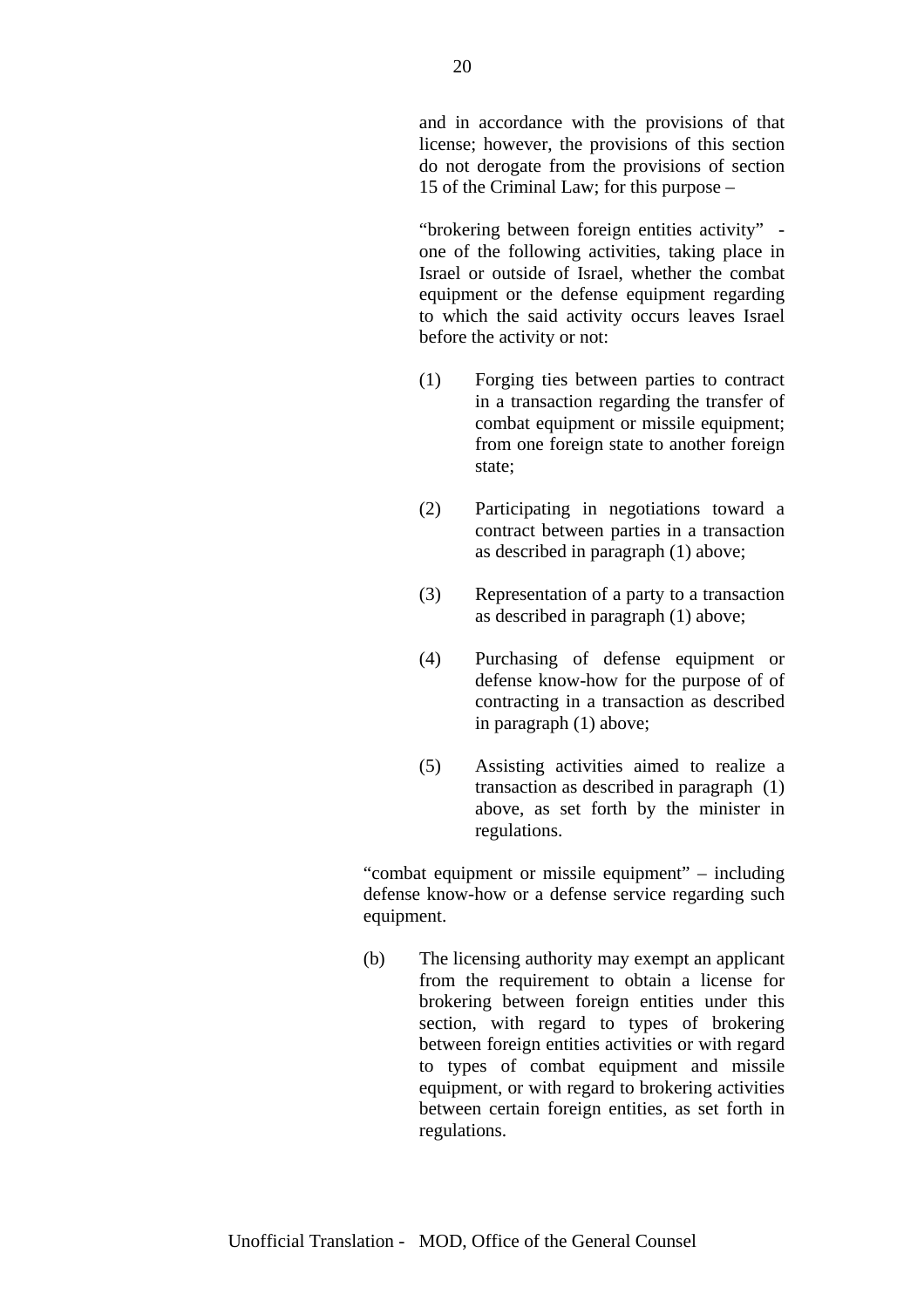| <b>Brokering between</b> 22. | (a) | Without derogating from the provisions of                                                                                                                      |
|------------------------------|-----|----------------------------------------------------------------------------------------------------------------------------------------------------------------|
| foreign entities             |     | section 21, no Israeli citizen, Israeli resident or                                                                                                            |
| subject to Security          |     | Israeli corporation shall engage in brokering                                                                                                                  |
| <b>Council resolution</b>    |     | activities between foreign entities in violation of<br>a resolution of the Security Council of the                                                             |
|                              |     | United Nations (in this $law - the security$<br>council) forbidding or limiting the transfer of<br>combat equipment or missile equipment to those<br>entities. |
|                              |     |                                                                                                                                                                |

 (b) Security council resolutions as described in section (a) shall be published on the Licensing Authority's website and in the official gazette.

# **Chapter E: The Licensing Authority and Advisory Committees**

**Tasks of the** 23. The licensing authority shall control defense export **licensing** according to the provisions of this law, shall administer **authority** the defense export registry according to the provisions of chapter C, shall decide on license applications submitted under chapter D, and shall conduct other activities it requires under this law.

- **Advisory committees** 24. (a) The minister shall appoint advisory committees to make recommendations to the licensing authority with regards to the granting of defense marketing licenses, re-transfer licenses, licenses for end-use modification, licenses for export of defense equipment in transit and licenses for brokering between foreign entities (in this law – advisory committees):
	- (b) And these are the members of the advisory committees:
		- (1) Employees of the ministry of defense appointed by the minister, one of whom shall serve as chairperson;
		- (2) Two employees of the ministry of foreign affairs;
		- (3) In advisory committees regarding controlled dual-use equipment – an employee of the ministry of industry,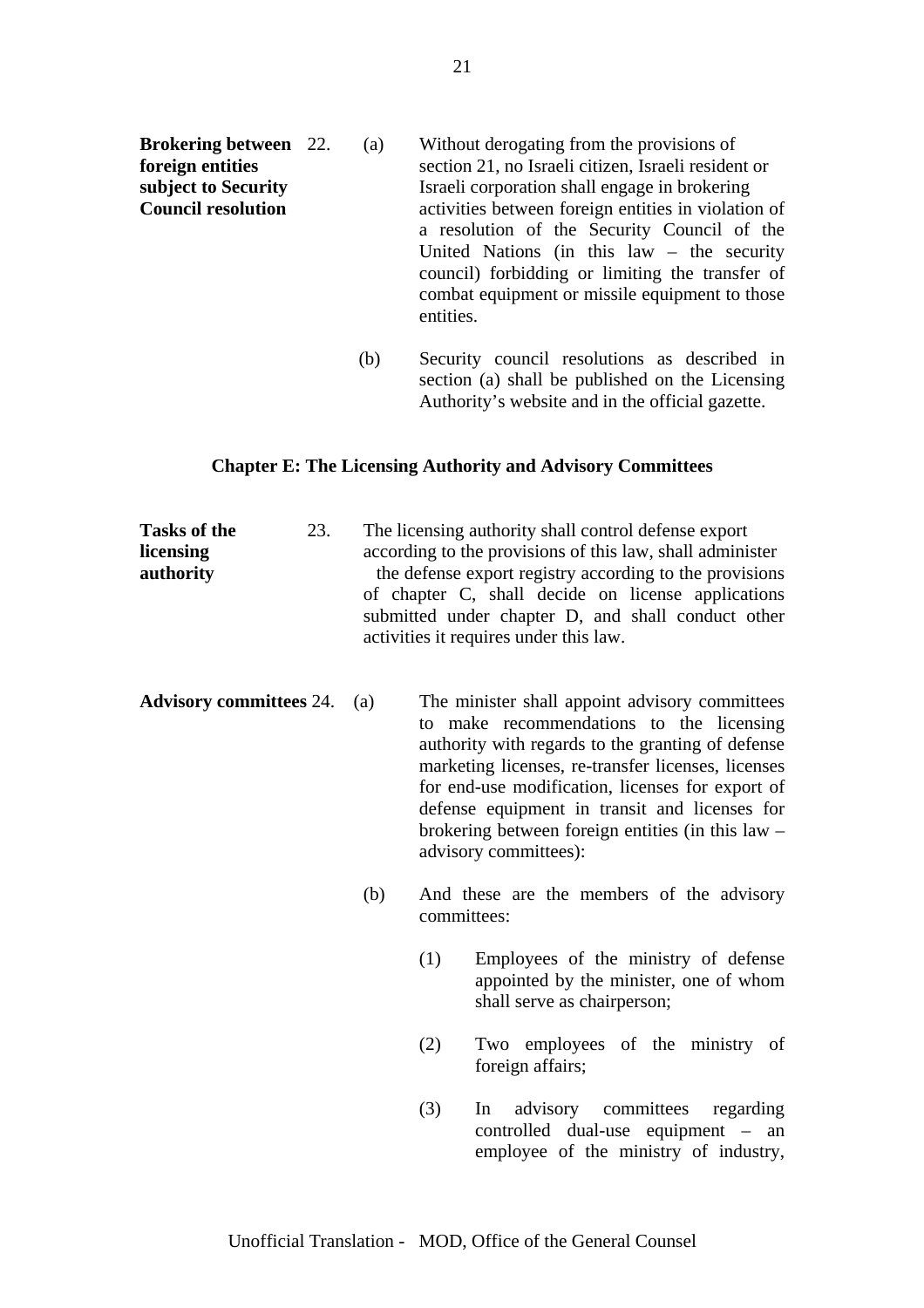trade and labor appointed by the minister of industry, trade and labor;

- (4) Employees of defense forces, as determined by the minister, authorized for the purpose of this section by the head of the defense force where they are employed; for this purpose, "defense forces" – each of the following: Israel Defense Forces, Israel Security Agency, Mossad, Israel Police and the Penitentiary Service.
- (c) A member of an advisory committee can be appointed only after it was determined by the authorized official under the Israel Security Agency Law, 5761-2002, that he holds the required security clearance for that position.

## **Chapter F: Coordination with the Ministry of Foreign Affairs**

**Participation of** 25. Each of the advisory committees shall include as its **the Ministry** members employees of the ministry of foreign affairs, **of Foreign Affairs** as set forth in section 24. **in the advisory committees Coordination with** 26. (a) Should the representative of the minister of **The Ministry of** foreign affairs voice his/her reservation **Foreign Affairs** regarding an advisory committee's **regarding granting** recommendation and the advisory committee **of licenses** considered not to take into account this reservation, or should the advisory committee recommend the granting or the refusal to grant a defense marketing license, a re-transfer license, an end-use modification license, a license for export of defense equipment in transit or a license for brokering between foreign entities, and the licensing authority should decide after consideration not to accept this recommendation, the reservation or committee recommendation, as appropriate, will be brought before the director of the defense export control division at the ministry of defense and the director of the strategic affairs division at the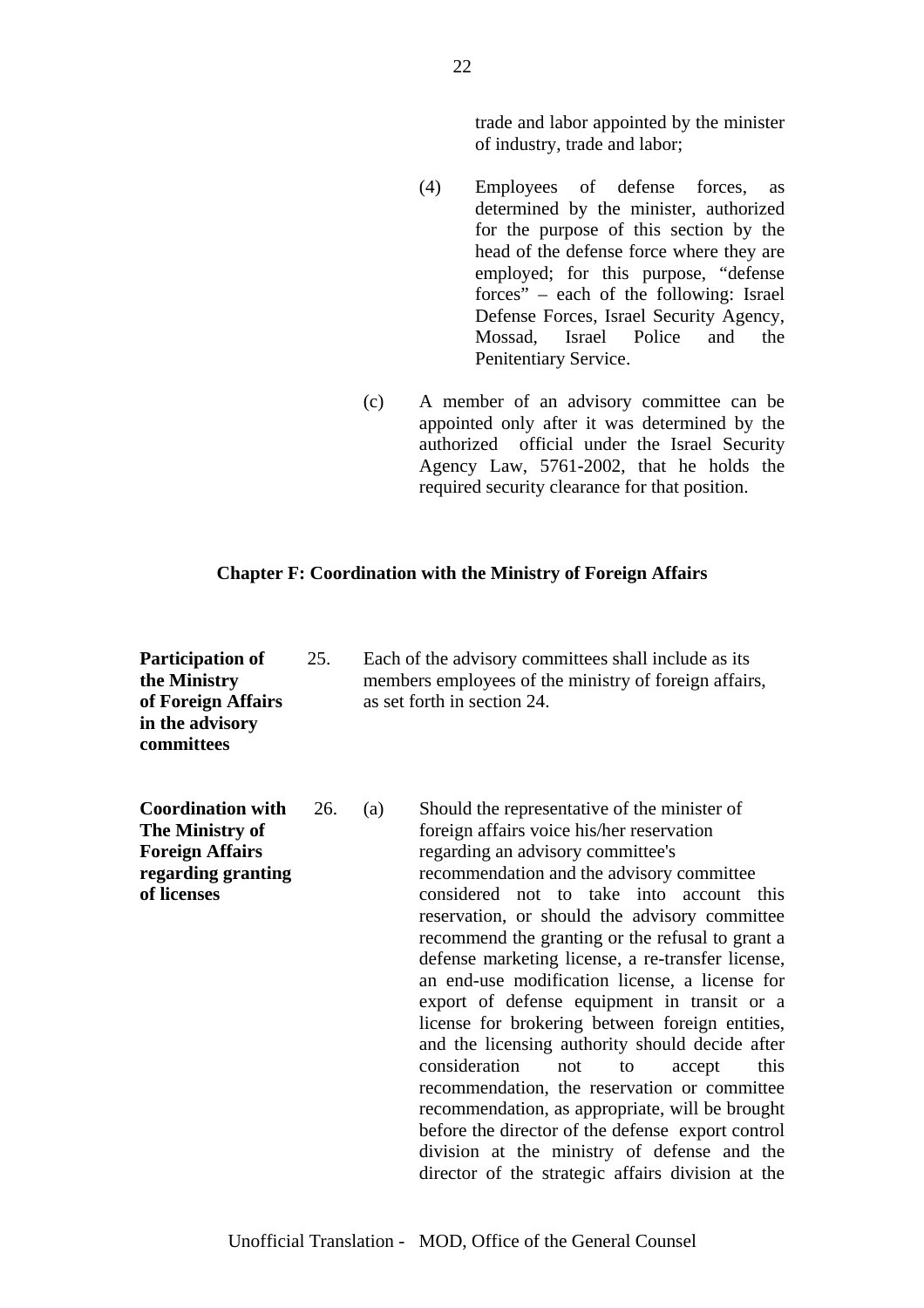ministry of foreign affairs for their joint deliberation.

(b) In case the joint deliberation as described in paragraph (a) did not reach a conclusion, the matter shall be resolved between the directorgeneral and the director general of the ministry of foreign affairs; should no agreement be reached between the director-general and the director general of the ministry of foreign affairs, the matter will be resolved by the subcommittee of the ministerial committee for national security as implied in section 47(c).

**Consultation with** 27. The licensing authority shall consult with the **The Ministry of** representative of the ministry of foreign affairs in a **Foreign Affairs** manner set forth in regulations, prior to the issuance of **on export licenses** an export license.

# **Chapter G: Reporting Requirements and Inspection Authority**

| <b>Reporting</b><br>obligations | 28. | (a) | A license holder under chapter D shall submit to<br>the licensing authority written reports once a<br>year regarding his activities requiring a license<br>under chapter D, in accordance with forms set<br>forth in regulations.                                                                                                                                                                                           |
|---------------------------------|-----|-----|-----------------------------------------------------------------------------------------------------------------------------------------------------------------------------------------------------------------------------------------------------------------------------------------------------------------------------------------------------------------------------------------------------------------------------|
|                                 |     | (b) | The licensing authority may require a person<br>who was exempt from the requirement of<br>obtaining a defense marketing license under<br>chapter D, to submit reports as set forth in<br>section (a) above, regarding his defense<br>marketing activities.                                                                                                                                                                  |
|                                 |     | (c) | The aforesaid reports in section (a) and section<br>(b) shall include amongst others details<br>regarding the defense marketing or defense<br>export activities, as applicable, including<br>defense marketing destinations, details regarding<br>the identity of the interim users and the end-<br>user, and regarding the end-use of the defense<br>equipment, defense know-how or the defense<br>service, as applicable. |
|                                 |     | (c) | A corporation registered in the Defense Export<br>Registry shall notify the licensing authority                                                                                                                                                                                                                                                                                                                             |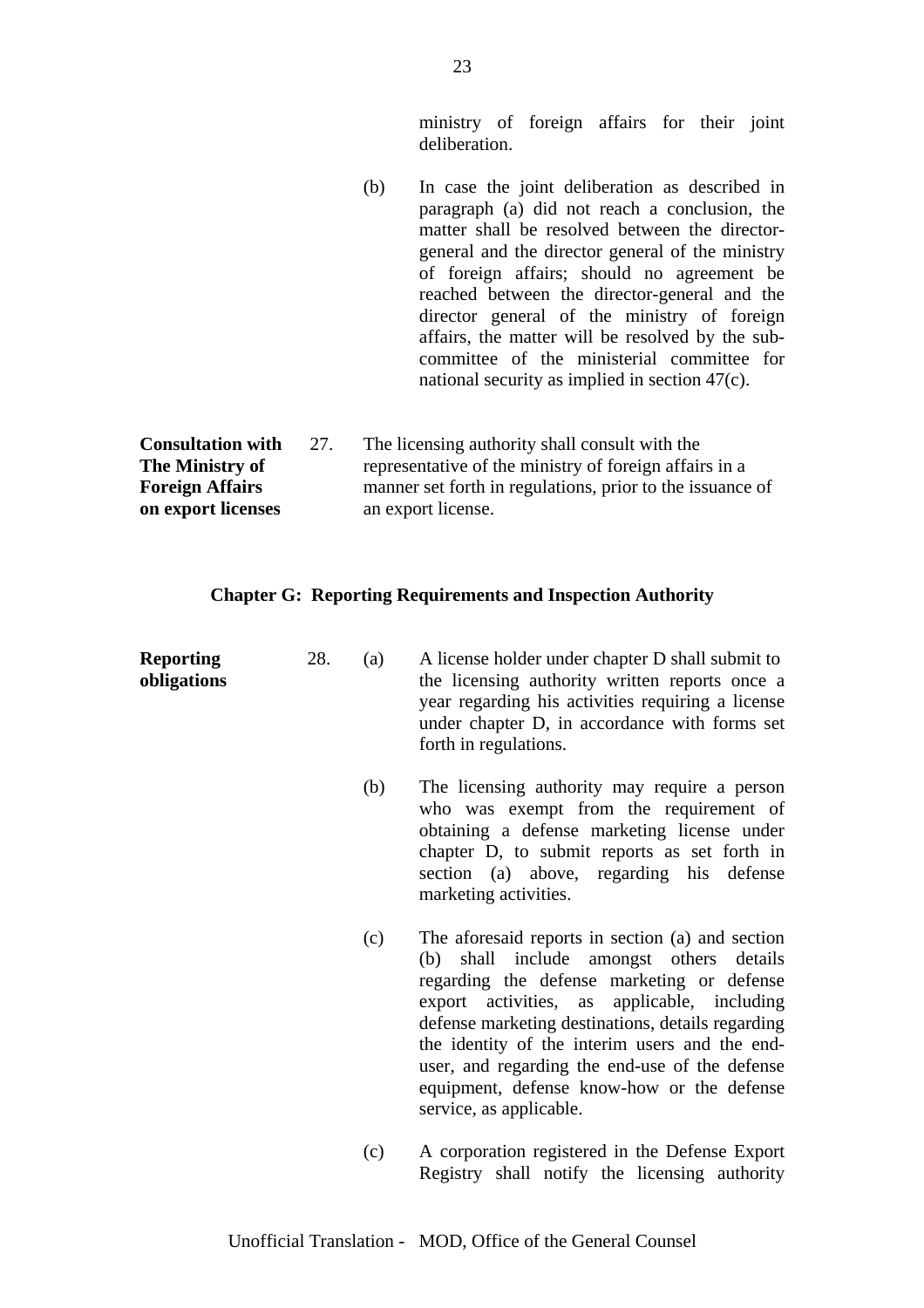about any change in the controlling shareholders of the corporation.

**Inspection** 29. For the purpose of supervision of execution of **authority** the provisions of this law, the licensing authority or whom it shall authorize amongst the employees of the ministry of defense, is authorized – (1) to demand from any relevant person included in the registry to supply it with information or documents concerning a person conducting an activity requiring a license under chapter D; for this purpose "documents" – including a certification, report or ledger or output as implied in the Computers Law, 5755 – 1995; (2) to enter any premises if it has reasonable grounds to assume that a person included in the registry or someone on his behalf are keeping defense equipment or defense know-how or are providing a defense service at that locations, in order to check whether the provisions of this law are fulfilled, as long as it does not enter a place that is used for solely for residential purposes unless a court injunction is issued; entry onto a premises under this section will take place with the accompaniment of the holder of the property or his representative, however refusal to the request of the representative of the licensing authority to accompany him, can not hinder the licensing authorities' activity under this section. **Inspecting defense** 30. (a) The licensing authority or whom it shall

**equipment** authorize amongst the employees of the ministry of defense for this purpose is authorized to request defense equipment from its owner or holder for the purpose of inspecting whether the defense equipment meets the conditions of the license that has been granted pursuant to this law.

> (b) Inspection of the defense equipment by the licensing authority or whom it has authorized for this purpose under section (a), will be conducted, if possible, in the offices of the holder of the defense equipment or in the offices of the licensing authority provided the defense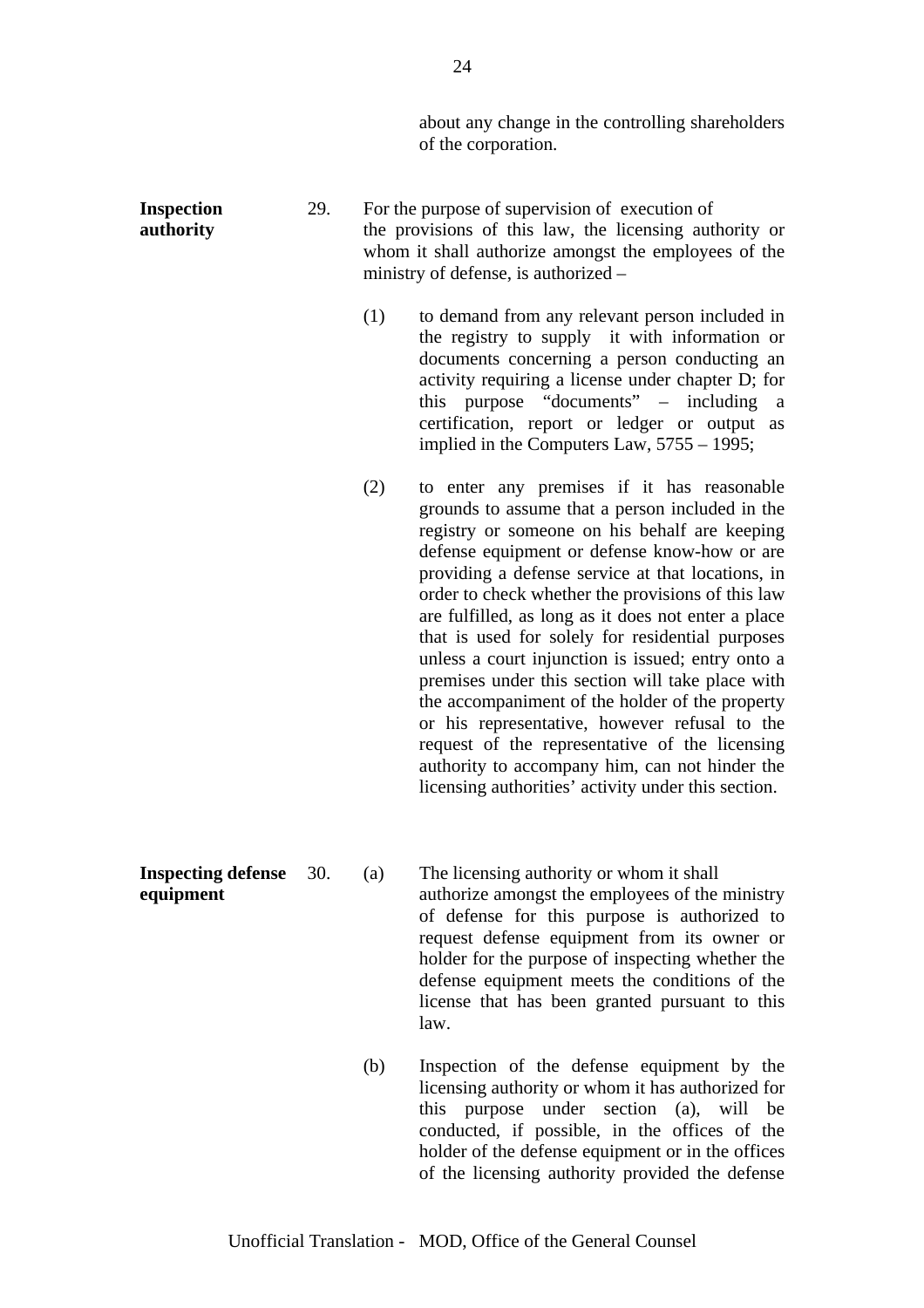equipment will be returned to its holder no later than fifteen days from the day it was taken.

- **Obligation to keep** 31. (a) An export license holder shall administer a **records** record of the information concerning any defense export transactions that he/she has conducted. The said record shall include details concerning the licensed defense equipment, defense know-how or defense service, as well as details regarding the interim users and the enduser, and the end-use of the licensed defense equipment, defense know-how or defense service, dates when the defense export was carried out and additional details as shall be set forth in regulations.
	- (b) The defense export license holder will keep the record as described in section (a) above, as well as any document related to the executed defense export transaction, for ten years from the date of completion of the defense export; manner of record keeping shall be set forth in regulations.

#### **Chapter H : Criminal Penalties**

| 32.<br><b>Offences</b> | (a) |  | A person who has committed one of the<br>following will be sentenced to $-$ three years'<br>imprisonment or a fine which is thirty times<br>greater than the fine set out in section<br>$61(a)(4)$ of the Criminal Law: |                                                                                                                                                                                               |  |
|------------------------|-----|--|-------------------------------------------------------------------------------------------------------------------------------------------------------------------------------------------------------------------------|-----------------------------------------------------------------------------------------------------------------------------------------------------------------------------------------------|--|
|                        |     |  | (1)                                                                                                                                                                                                                     | Commits<br>an act of defense<br>marketing without holding a<br>defense marketing license or not<br>pursuant to the conditions of the<br>license, contrary to the provisions<br>of section 14; |  |
|                        |     |  | (2)                                                                                                                                                                                                                     | Carries out a defense export,<br>without holding a defense export<br>license or not pursuant to the<br>conditions of the license, contrary<br>to provisions of section 15;                    |  |
|                        |     |  | (3)                                                                                                                                                                                                                     | Exports defense equipment in<br>transit without holding a license                                                                                                                             |  |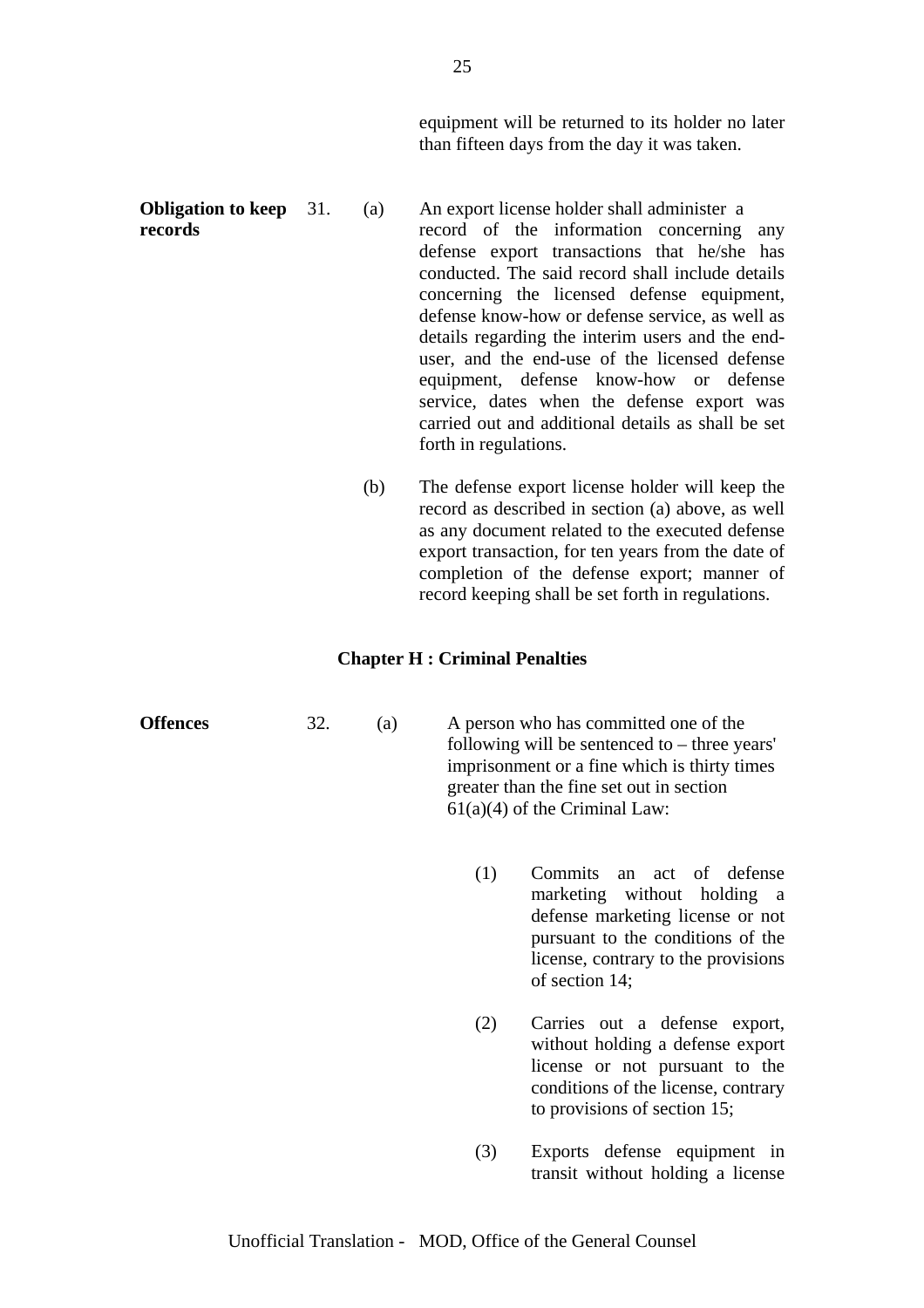for exporting defense equipment in transit or not pursuant to the conditions of the license, contrary to the provisions of section 19.

- (4) Transfers to the Palestinian Civil Jurisdiction areas controlled dualuse equipment included in an order issued under paragraph (2) of the "controlled dual-use equipment" definition without holding a license for transfer to the Palestinian Civil Jurisdiction areas or not pursuant to the conditions of the license, contrary to section 20.
- (5) Engages in brokering between foreign entities without holding a license for brokering between foreign entities or not pursuant to the conditions of the license, contrary to section 21.
- (b) A person who engages in brokering between foreign entities in violation of a security council resolution as stated in section 22, will be sentenced to 5 years imprisonment or to a fine fifty times the fine set forth in section  $61(a)(4)$ to the Criminal Law.

**Offenses in** 33. For an offense committed pursuant to section 32(a) in **severe** severe circumstances, the sentence will be five years **circumstances** imprisonment or a fine that is fifty times greater than the fine set out in section  $61(a)(4)$  of the Criminal Law. In this section "severe circumstances" – one of the following:

> (1) The defense marketing activity subject as an offence was intended to advance a defense export transaction with the enemy, or the entity destined to receive the defense equipment, defense know-how or defense service regarding which the defense export transaction subject as an offence was carried out is an enemy; in this section, "enemy" - as defined in the Enemy Trade Ordinance, 1939;

> (2) The defense know-how, defense equipment or defense service was classified, according to the determination of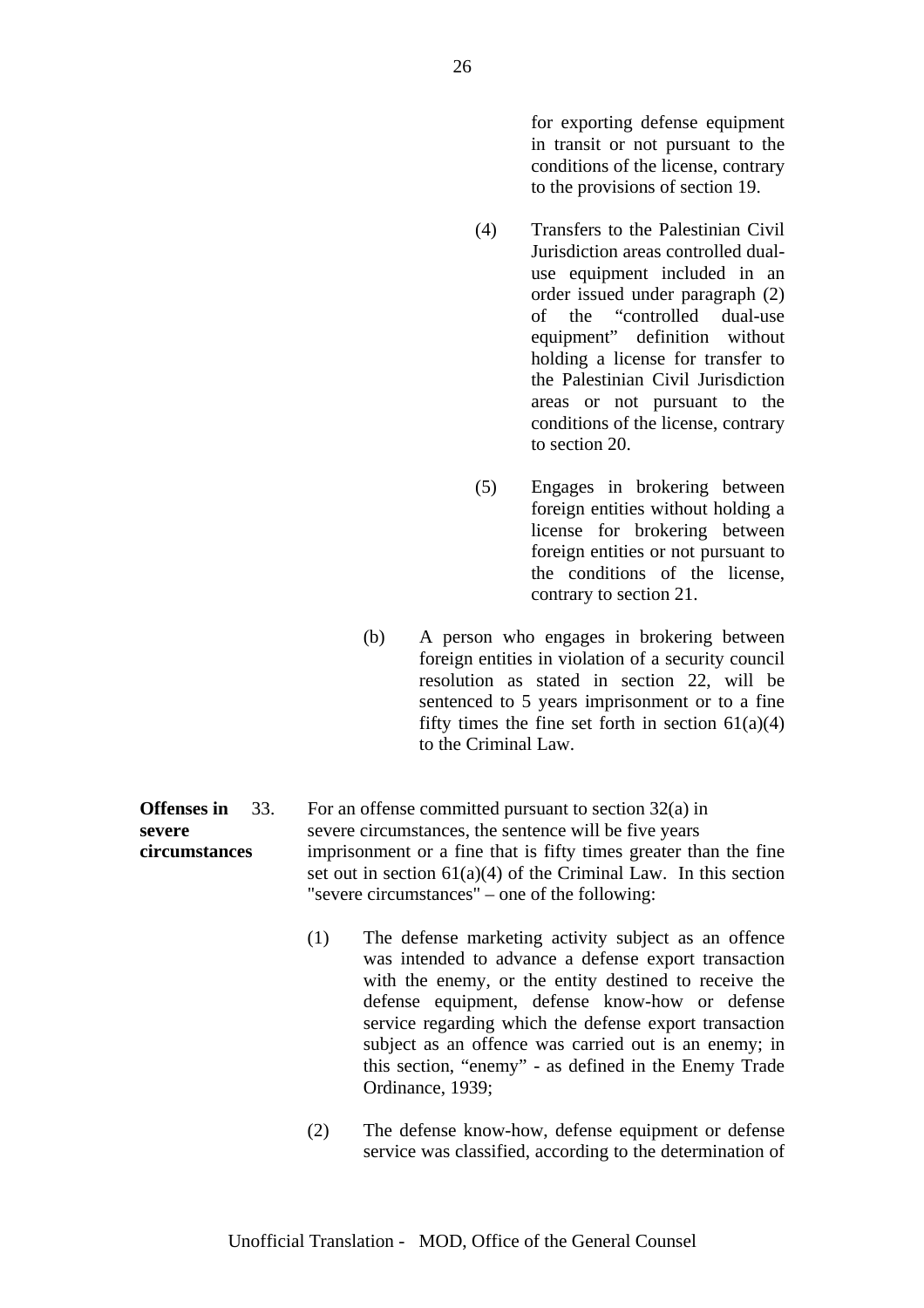the security entity authorized to make security classifications;

- (3) The defense marketing activity subject as an offence was intended to advance a defense export transaction with a foreign entity regarding to whom a security council resolution was adopted as set forth in section 22, or that the defense export subject as an offence was destined to said foreign entity;
- (4) The defense marketing activity or defense export activity subject as an offence was in violation to any one of the stipulations of the defense marketing license or the defense export license, as applicable, pertaining to the restriction on marketing or export to certain countries.
- (5) The brokering activity between foreign entities was intended to further a transaction with the enemy.
- **Responsibility** 34. (a) An officer in a corporation must supervise and do **of company** everything possible to prevent offenses pursuant to **officer** section 32 by the corporation or by any one of its employees; a person who violates this provision, is sentenced to a fine as stated in section  $61(a)(4)$  of the Criminal Law; for this purpose, "an officer"– is an active director, partner, with the exception of a limited partner, or other official whose responsibilities on behalf of the corporation include the areas of responsibility of the committed offense.
	- (b) Should an offense pursuant to section 32 be committed by the corporation or by any one of its employees, it is held that the officer in the corporation violated his duty pursuant to sub-section(a), unless he/she prove that he/she did their utmost to fulfill his/her duty.

# **Chapter I : Civil Fines and Financial Sanctions**

**Civil fine** 35. Should the licensing authority have reasonable grounds to assume that an act or a failure to act, that is set out as an offense pursuant to section 32, has occurred, it is authorized to impose a civil fine in the amount of 15% of the fine set out in the same section, upon the person who commits the act or who fails to act.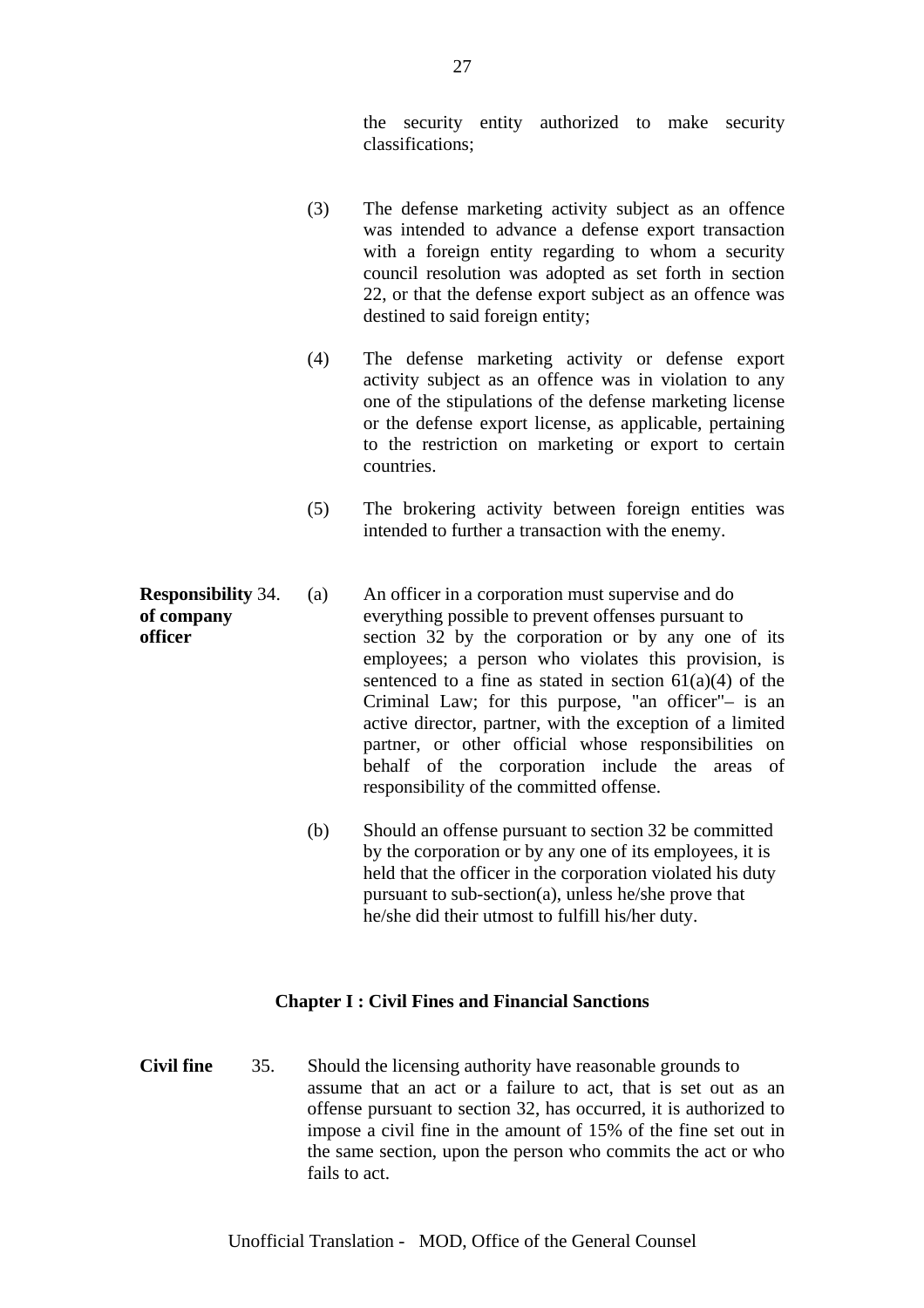to be determined by him.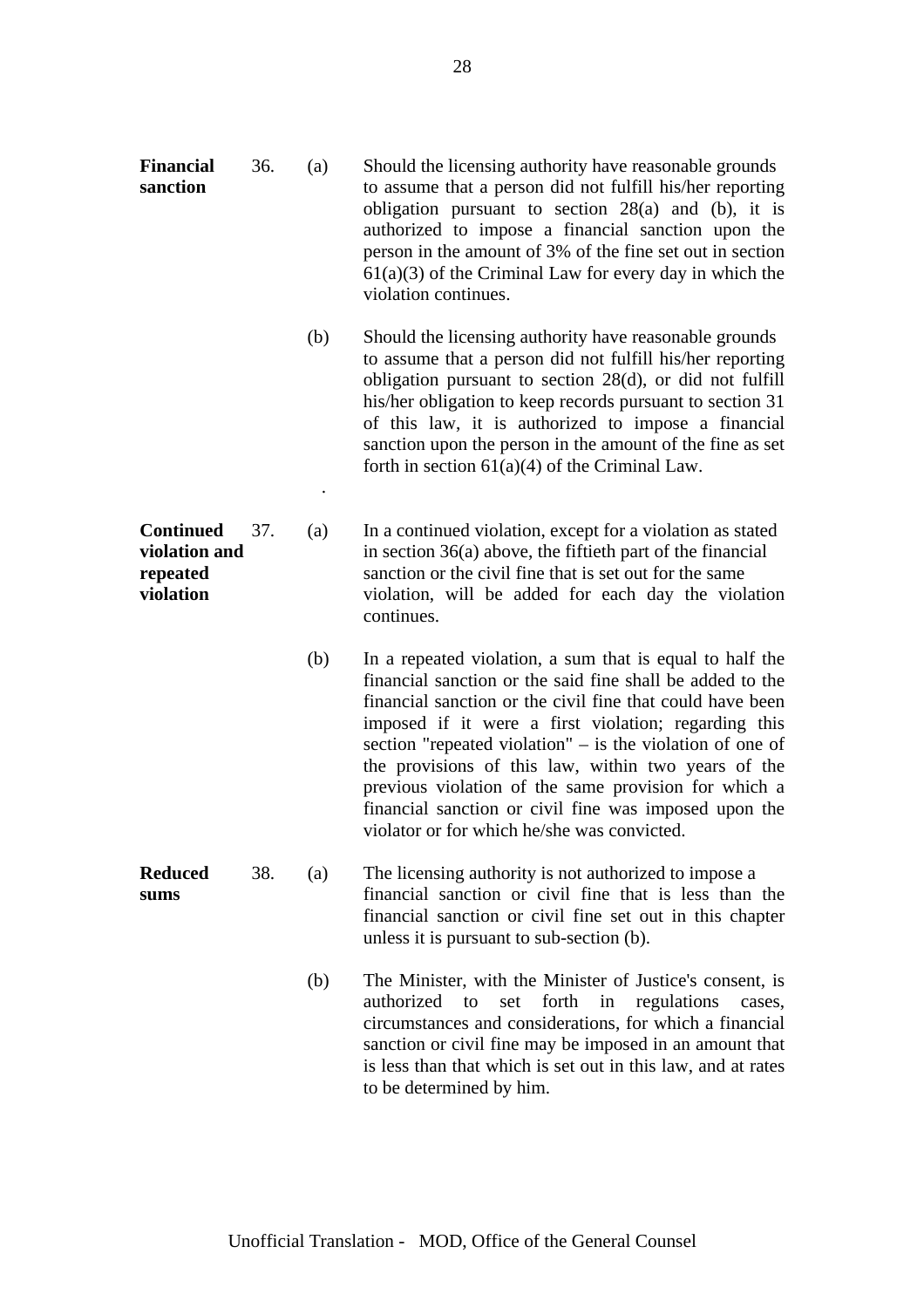| Payment<br>requirement                                                  | 39. | (a) | A financial sanction or civil fine shall be paid,<br>according to a written demand by the licensing<br>authority, within thirty days of its submittal; the<br>demand will be issued following an advance<br>notice to the person to whom the demand is<br>designated, and he/she has been afforded the<br>opportunity to make his/her arguments; such<br>notice shall state that due to continued violation<br>the violator will be imposed an additional civil<br>fine or financial sanction according to section<br>37. |
|-------------------------------------------------------------------------|-----|-----|---------------------------------------------------------------------------------------------------------------------------------------------------------------------------------------------------------------------------------------------------------------------------------------------------------------------------------------------------------------------------------------------------------------------------------------------------------------------------------------------------------------------------|
|                                                                         |     | (b) | The filing of an appeal to the court for<br>administrative matters against the payment of a<br>civil fine or financial sanction, in accordance<br>with items $21(23)$ or $32(4)$ of the first addendum<br>to the Law on the Courts of Administrative<br>Affairs, 5760 - 2000, does not delay the<br>payment of the financial sanction or civil fine,<br>unless the licensing authority has consented to<br>this or the court has instructed so.                                                                           |
|                                                                         |     | (c) | Should an appeal as stated in section (b) above<br>be accepted, the financial sanction or civil fine<br>shall be returned, with the addition of linkage<br>and interest differentials from the day of its<br>payment until its return.                                                                                                                                                                                                                                                                                    |
| <b>Updated</b><br>sum of the<br>financial<br>sanction and<br>civil fine | 40. |     | The financial sanction and civil fine shall be according to the<br>sum updated on the day of the request of payment, and if<br>an appeal has been filed and the court discussing the appeal has<br>instructed upon a delay in its payment – according to its<br>updated sum on the day of the decision of the appeal.                                                                                                                                                                                                     |

| Linkage<br>and interest<br>differentials | 41. | Should the financial sanction or civil fine not be paid on time,<br>linkage differentials shall be added thereto for the arrears<br>period until it is paid. |
|------------------------------------------|-----|--------------------------------------------------------------------------------------------------------------------------------------------------------------|
| <b>Collection</b>                        | 42. | Financial sanctions and civil fines shall be collected to the State<br>Treasury and the Tax Ordinance (collection) shall apply to their<br>collection.       |

| <b>Maintaining</b> 43. | (a) | A civil fine payment shall not derogate from the   |
|------------------------|-----|----------------------------------------------------|
| criminal               |     | criminal responsibility of a person for an offense |
| responsibility         |     | pursuant to this law.                              |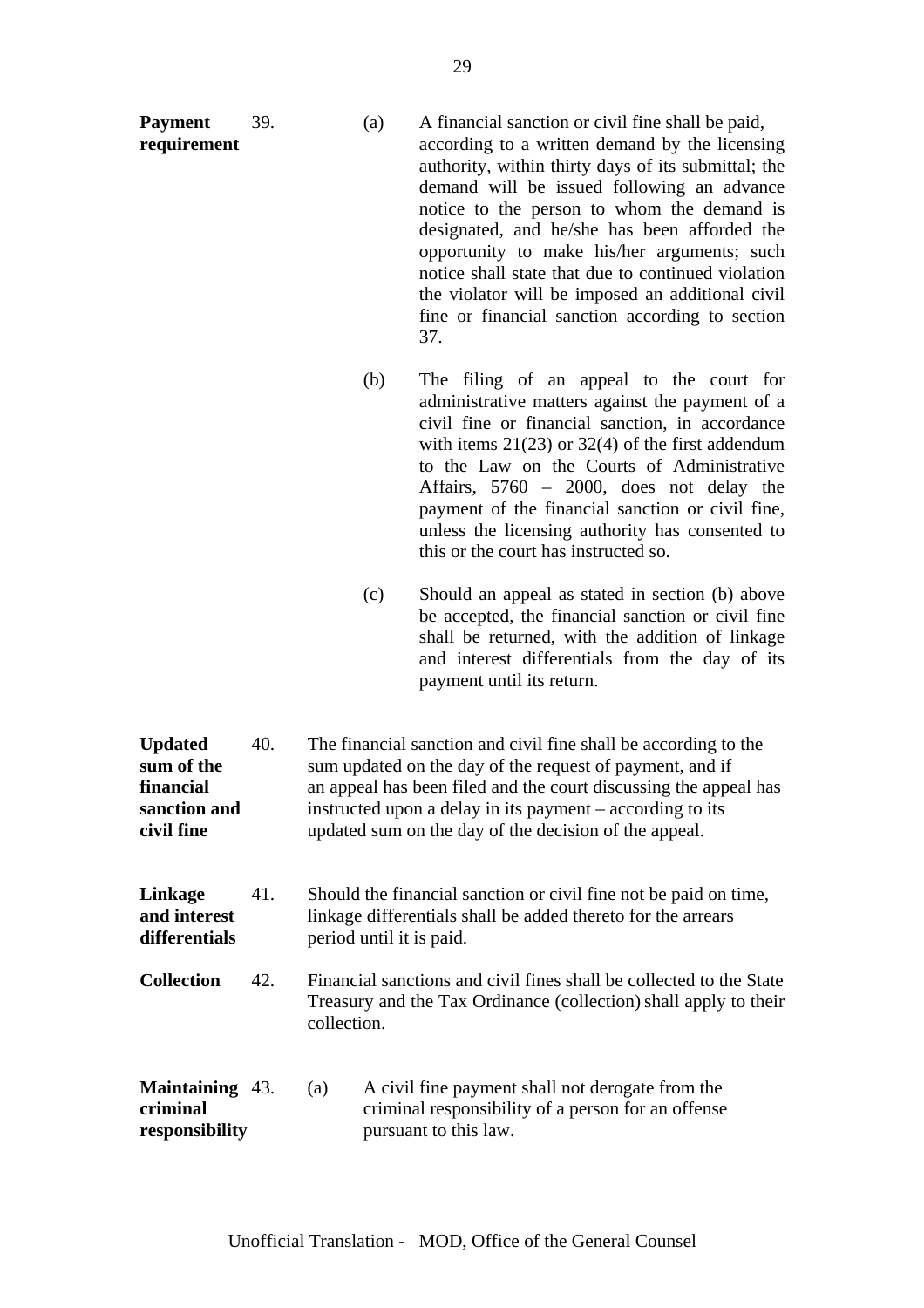(b) Should an indictment be filed against a person for an offense pursuant to this law, this person shall not be charged with a civil fine. In case a civil fine was already paid - the sum paid shall be reimbursed with the addition of linkage and interest differentials from the day of its payment until its reimbursement.

#### **Chapter J : Additional Provisions**

- **Preserving law** 44. This law does not derogate from the provisions of any other law.
- **Implementation** 45. The Minister is in charge of implementing this law and **and regulations** is authorized, upon approval of the Knesset foreign relations committee, to establish regulations for its implementation and to issue orders; regulations regarding sections 14(b), 15(b), 19(b) and 21(b) shall be established in consultation with the minister of foreign affairs and regulations regarding sections 27 and 47(c) shall be established with the consent of the minister of foreign affairs.
- **Fees** 46. The Minister may establish in regulations, following authorization by the Knesset Foreign Relations and Defense Committee, fees for license requests and contestation filings pursuant to this law, that shall be paid to the Defense Export Control Division at the Ministry of Defense.
- **Applicability to** 47. (a) The provisions of this law shall not apply to the **the State** state, however they shall apply to defense marketing or defense export activities regarding defense equipment, defense know-how or a defense service, when executed by the party that developed or produced said equipment or knowhow or provided said service, pursuant to an agreement between the State of Israel and another state.
	- (b) A procedure overseeing defense exports pursuant to an agreement between the State of Israel and another state, outside the scope of section (a), shall be set forth in a government decision; the minister of defense shall notify the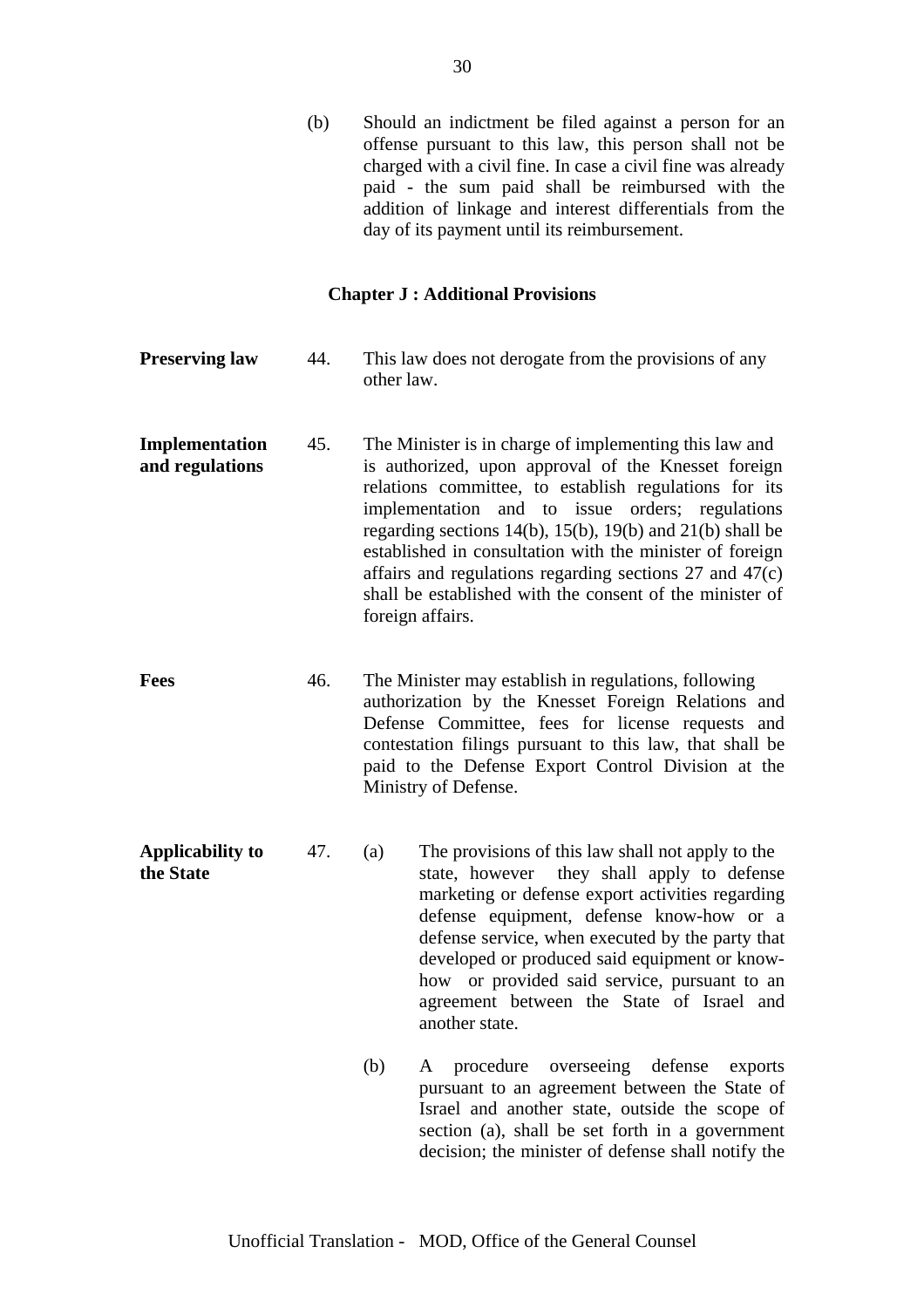Knesset foreign relations committee on that procedure.

(c) Defense exports pursuant to an agreement between the State of Israel and another state, of a scope to be determined in regulations, shall be submitted by the minister of defense for the approval of a sub-committee of the ministerial committee for national security; chaired by the Prime minister and with the membership of the minister of defense, the minister for foreign affairs, the minister of justice and the minister of finance. **Amendment to the** 48**.** In the Courts of Administrative Affairs Law, 5760- **Law of the Courts of 2000, in the first addendum following section 29 the** Administrative Affairs **following shall appear:** (1) In item 21, following paragraph 22 shall be written: "(23) Defense Export Control Law, 5766- 2007"; (2) In item 32 – (a) In the headline, following "financial transaction shall be written "and civil fines"; (b) Following paragraph (3) shall be written: "(4) The decision of the licensing authority under chapter I of the defense export control law, 5766-2007." **Entry into** 49. (a) This law shall enter into force on December  $31<sup>st</sup>$ , **force** and 2007, (in this section – date of entry into force). **transition provisions** accept for the following sections, which shall enter into force on a later date as stated below: (1) Section 19 as well as all other sections in this law relating to licenses for defense exports in transit - 30 days from the day the minister shall publish a notice in the official gazette;